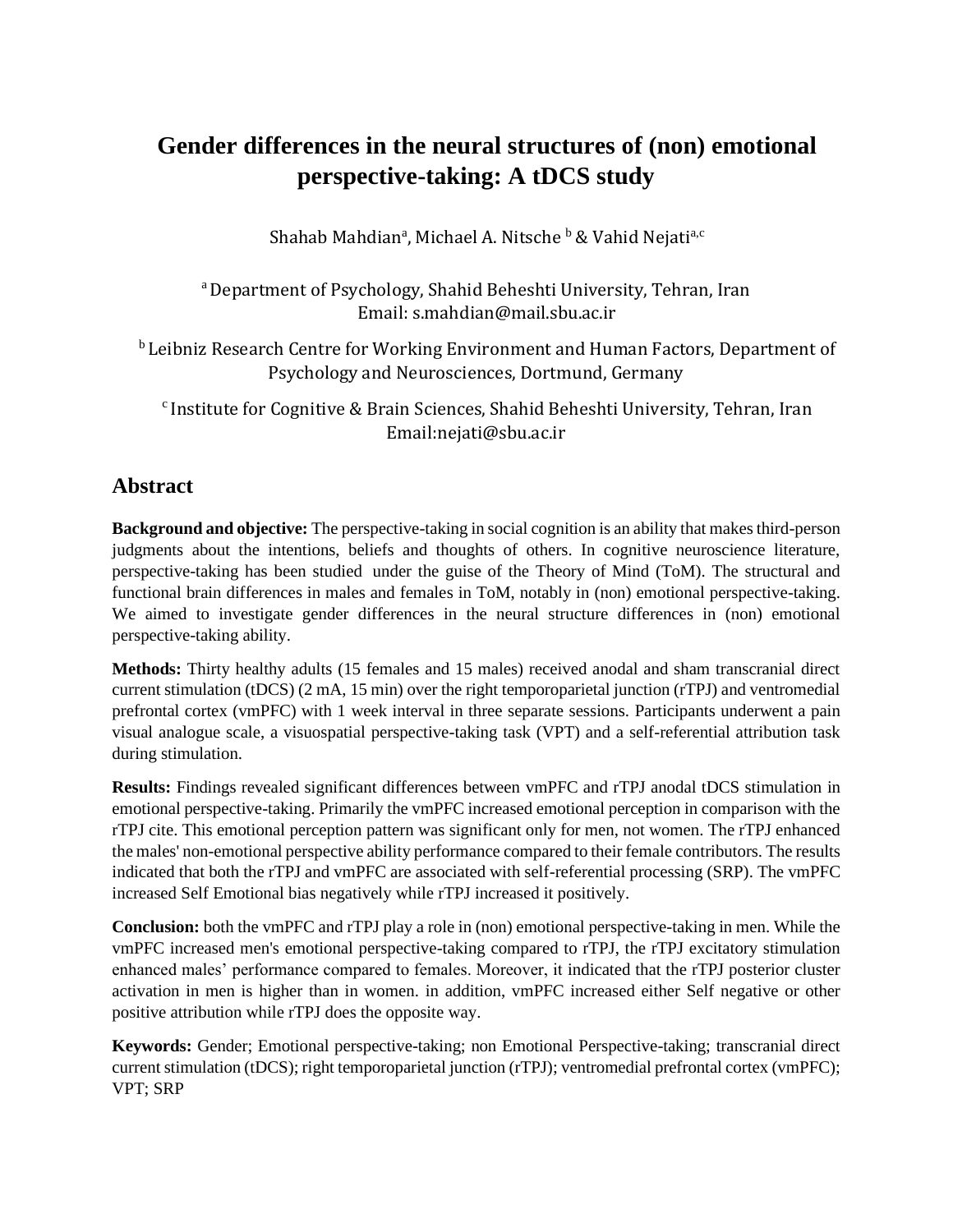## **Introduction**

Visualizing how a scene emerges from a perspective, which varies from one's have, is a high-functioning cognitive procedure called Visuospatial Perspective-taking (VPT). From The cognitive neuroscience literature, two levels of perspective-taking have emerged. The first level, also called perspective-tracking, calculates what can be seen from the other's perspective or cannot. The Second level (PT) makes a third-person view of physical objects [\(Surtees et al., 2013\)](#page-26-0). Visuospatial Perspective-taking (VPT) has been studied in relation to how another agent sees an environment in social and spatial domains [\(Vogeley &](#page-27-0)  [Fink, 2003\)](#page-27-0).

The social cognition aspect of perspective-taking is an ability to make third-person judgments about others' beliefs, thoughts, and intentions, Inferring others' mental states. This brings perspective-taking closer to the concept of "theory of mind" or "Mentalizing" [\(Shamay-Tsoory, 2010\)](#page-26-1). On the other hand, the spatial cognition literature construes perspective-taking as visualizing how a view looks from a location that differs from one's own viewpoint, representing a style of processing over how another person views a scene. To put it into a nutshell, the theory of mind (ToM) is a crucial ability for a successful social interaction, which contains both social and spatial traits of a phenomenon.

The substantial difference in emotional and spatial skill performance in males and females has been a long interest in the cognitive neuroscience literature. The Baron-Cohen empathizing/systematizing theory (2010), proposed that, on average, females have a more robust nature to empathize\_ the motivation to recognize others' mental states in preparation for responding tactfully. Conversely, on average, males have a stronger disposition to systemize\_ the drive to forecast and respond to non-agentive systems by assuming the rules that regulate such structures. In support of this theory, behavioral studies showed that females achieve better results on tasks that contained affective components of social cognition, for instance, social sensitivity [\(Baron-Cohen et al., 1999\)](#page-18-0), emotion recognition [\(Hall et al., 2000;](#page-21-0) [McClure, 2000\)](#page-23-0), and emotional intelligence [\(Brackett & Salovey, 2006\)](#page-18-1). However, meta-analysis indicates that males are more skilled in spatial abilities than women [\(Halpern et al., 2007;](#page-21-1) [Voyer & Saunders, 2004;](#page-27-1) [Voyer et al., 1995\)](#page-27-2). The scores of men are higher than women in visuospatial tests, which link with mental rotation [\(Strand et](#page-26-2)  [al., 2006;](#page-26-2) [Wach et al., 2015\)](#page-27-3) and spatial perception or visualization [\(Hyde, 2014;](#page-21-2) [Yuan et al., 2019\)](#page-27-4). Accordingly, neuroimaging studies revealed functional differences among males and females in tasks, including the appraisal of affective scenes (Proverbio [et al., 2009\)](#page-24-0), fairness in pain perception [\(Singer et](#page-26-3)  [al., 2006\)](#page-26-3), and mental rotation decoding.

With respect to neural structure, neuroimaging studies also described gender differences in the neural correlates of perspective-taking. In VPT, men show higher levels of activities in the right medial frontal, bilateral inferior parietal cortex, and precentral, while females show higher activation in the medial temporal, left fusiform gyrus, right superior frontal cortex and right inferior [\(Gizewski et al., 2006\)](#page-20-0). [Halari](#page-20-1)  [et al. \(2006\),](#page-20-1) revealed that both females and males in VPT showed activation in the bilateral middle occipital gyrus and the right superior parietal lobe. However, males showed higher activation in the left middle temporal gyrus and the right angular gyrus, whereas females showed higher activation in the right superior parietal lobe, bilateral middle occipital gyrus, left precuneus, and left precentral gyrus. [Kaiser et al. \(2008\),](#page-21-3)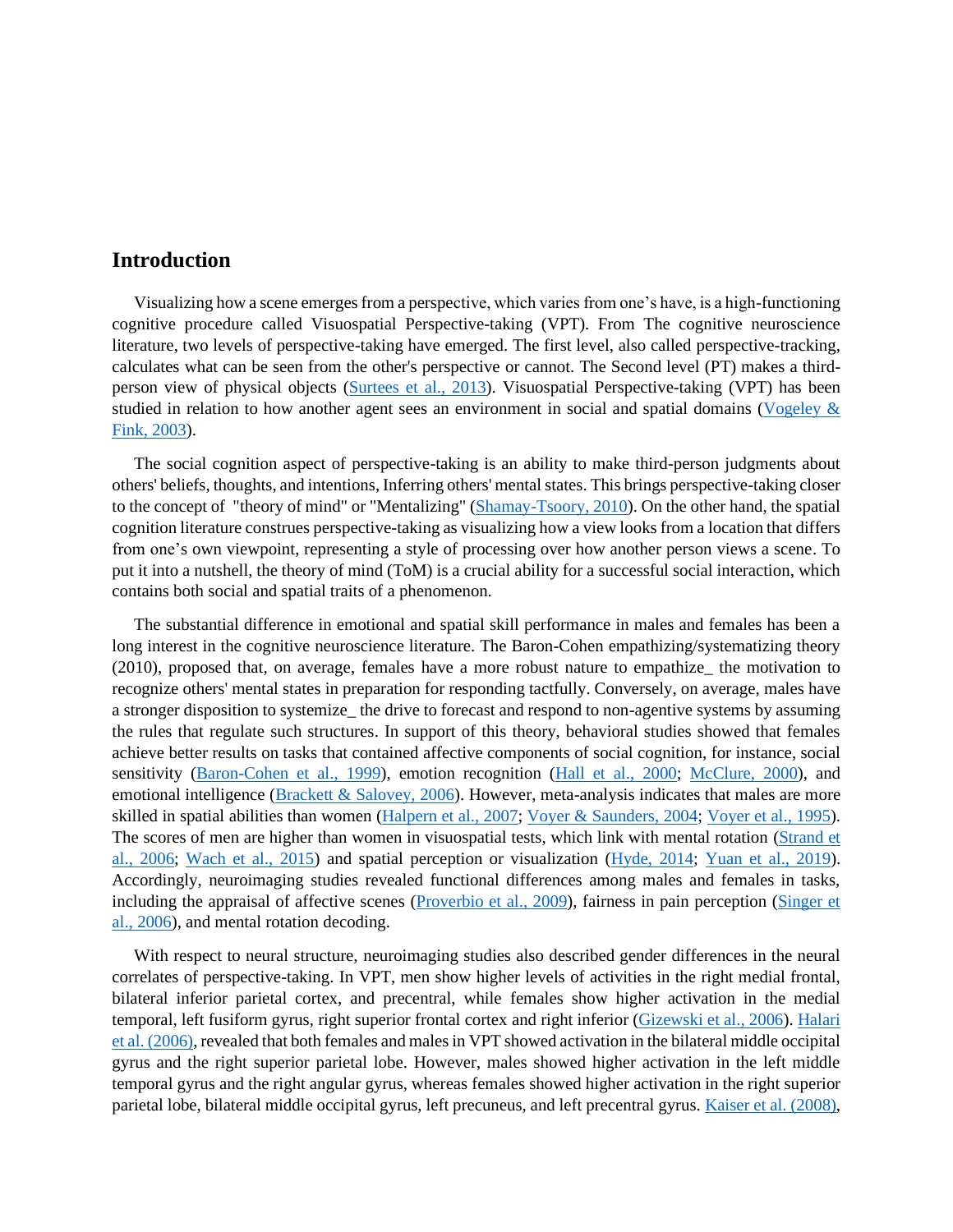argued that although the brain network for males and females on  $3<sup>rd</sup>$  person perspective (3PP) is similar, men exhibited extra activation in the right inferior frontal gyrus and precuneus compared to women. However, both females and males displayed more activation in the precuneus and right inferior frontal in 3PP compared to 1st person perspective (1PP) difference in men was more remarkable compared to women. The VPT ability contains emotional and cognitive aspects and shares features with empathy [\(Lamm et al.,](#page-22-0)  [2007\)](#page-22-0).

The functional magnetic resonance imaging (fMRI) studies disclosed different emotional processing brain regions for men and women. Filkowski and colleagues [\(2017\)](#page-20-2) represented that, in emotion-eliciting conditions, the anterior cingulate cortex, mediodorsal nucleus of the thalamus, frontal pole, and medial prefrontal cortex (mPFC) activation are distinct in men. In contrast, females displayed distinct activation in the hippocampus, regions of the dorsal midbrain: including the locus coeruleus and periaqueductal gray/superior colliculus, and bilateral amygdala. [Stevens and Hamann \(2012\),](#page-26-4) also indicated that the amygdala reveals valance-dependent gender differences in activation of emotional stimuli, which responded differently in positive and negative emotion processing in males and females. Negative emotional stimulations activated the left amygdala more in women than in men. In contrast, positive emotions increased the left amygdala activation in men compared to women.

Empathy as a social cognition component involves emotional perspective-taking and the matter of self/other distinction. Empathic perception gives us the capability to experience others' negative emotions through painful conditions. The adaptation of Self or other viewpoint triggered Different brain regions' activation. 1PP's painful situation resulted in a bonus motion in the primary somatosensory cerebral cortex. The PFC is activated during the 3PP painful situation [\(Jackson et al., 2005;](#page-21-4) [Singer et al., 2004\)](#page-26-5). The midcingulate cortex activation increased in females who experienced pain, whereas males' evoked signal intensity in the lateral cerebellar cortex increased [\(Henderson et al., 2008\)](#page-21-5). The authors indicated that the dorsolateral prefrontal cortex (dlPFC) activation in men decreased while it did not change significantly in women compared to baseline.

The way we encode information targeting ourselves in the environment is called Self-referential processing (SRP), which indicates in what way individuals encode and process information concerning themselves [\(Northoff et al., 2006\)](#page-24-1). The SRP is strongly modulated with the activation of cortical midline structures (CMS) and is correlated in all its functional domains, such as spatial, verbal and emotional [\(Northoff et al., 2006\)](#page-24-1). Kelly and collaborators [\(2002\)](#page-21-6), showed the role of vmPFC and dorsomedial PFC in SRP by implying an adjective judgment task that compares self- and other- referential. The vmPFC and dmPFC are associated with self-referentiality through emotional processing [\(Gusnard et al., 2001;](#page-20-3) Northoff [et al., 2006\)](#page-24-1). Northoff and colleagues [\(2006\)](#page-24-1), indicate that SRP in the spatial domain correlated with tasks considered 1PP and 3PP neural activity, in which 1PP induces the neural activity of vmPFC, dmPFC, medial temporal gyrus, bilateral left inferior, the right anterior insula, and the right postcentral gyrus in comparison with 3PP.

Non-invasive brain stimulation (NIBS) techniques are the safest approaches that permit us to modulate cortical activities in healthy and clinical populations, enabling scientists to experimentally investigate how neural activity causally affects emotional/cognitive functions [\(Ghanavati et al., 2018;](#page-20-4) [Nitsche et al., 2012;](#page-24-2) [Polanía et al., 2018;](#page-24-3) [Salehinejad et al., 2019;](#page-25-0) [Vicario et al., 2019\)](#page-26-6). In this study, we used transcranial direct current stimulation (tDCS) to examine the excitatory influence on vmPFC and rTPJ in males' and females' (non) emotional VPT and SRP ability. tDCS modulates brain activity by applying a weak electrical current through the scalp. The current flows from a relatively positive voltage (anode electrode) to a relatively negative voltage (cathode electrode) position, engenders an increase or decrease in cortical excitability [\(Knotkova et al., 2019\)](#page-22-1). The primary function of the anodal electrode is "facilitatory," and the cathodal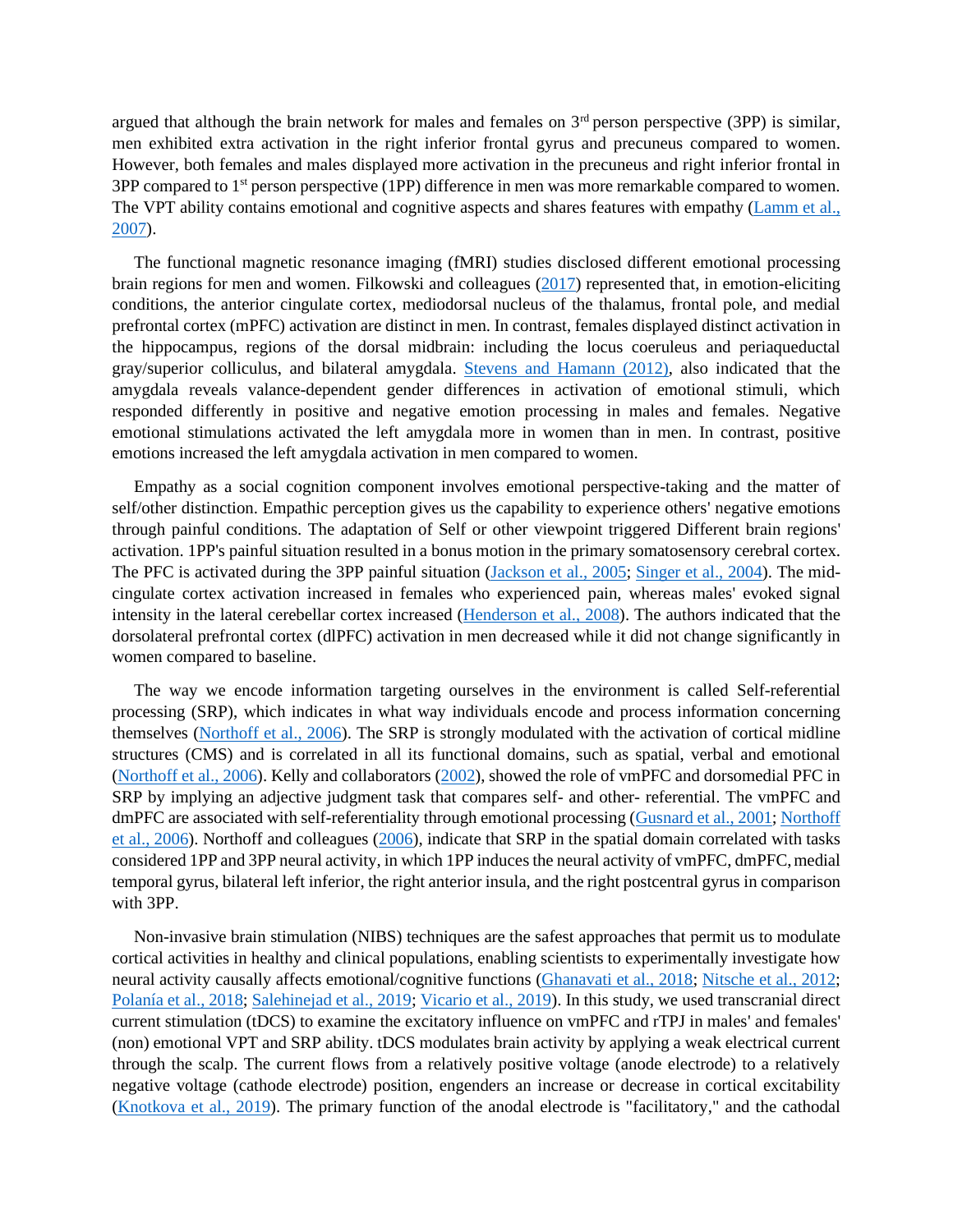electrode is "inhibitory" [\(Nitsche et al., 2008\)](#page-24-4). Conversely, The anodal tDCS electrode enhances cortical excitability, and the cathodal tDCS electrode decreases it [\(André R. Brunoni, 2021\)](#page-18-2). Furthermore, neural networks underlying VPT and SRP can be tracked by modulating the cortical activity of the relevant regions, as recommended by recent studies [\(Mainz et](#page-22-2) al., 2020; [Martin et al., 2019\)](#page-23-1).

[Santiesteban, Banissy, et al. \(2012\),](#page-25-1) demonstrated that anodal tDCS over the rTPJ modified on-line regulation of self-other perception in VPT performance, but has no effect on Self or others' mental state attribution. On the other hand, inhibition in the rTPJ by tDCS would impair the ability to make inferences about emotional states [\(Mai et al., 2016\)](#page-22-3). Similarl[y,Coll et al. \(2017\),](#page-19-0) described that inhibitory stimulation over rTPJ reduced the intensity of others' pain perception in comparison with anodal and sham stimulation. Some earlier tDCS studies found gender differences in the neural structure of social and spatial perception. For instance, [Martin et al. \(2017\),](#page-23-2) showed the role of sex as a mediator in an anodal tDCS stimulation on the dorsomedial prefrontal cortex (dmPFC), which improves the accuracy of females' mental state scores, but impaired men's performance. Similarly, anodal tDCS in mPFC enhances cognitive ToM performance only in females [\(Adenzato et al., 2017\)](#page-18-3).

Given the sex differences in spatial and emotional perception, female and male preference in order and relevance of cortical correlates, we hypothesized differences in the neural structure of (non) emotional perspective-taking in both genders. We applied anodal tDCS stimulation over the rTPJ and vmPFC to investigate both genders' neural relevance of physical (non-emotional), emotional perspective-taking and self-referential processing.

### **Methods and materials**

#### **Participants**

Thirty healthy participants (15 females, mean age 25, SD =3.443 range 18-30, 15 males, mean age 23.53, SD =3.662 range 18-30) informed agreement to participate in this study and were free to leave at any time. To define the required sample size based on a power of 0.95 and  $\alpha$ =0.05, We employed G\*power (Faul et [al., 2007\)](#page-20-5). Inclusion criteria were: (1) age between 18-30 years; (2) no background of neurological disorders; (3) no previous history of substance dependency; (4) no current use of psychotropic medication; (5) no history of brain surgery, intracranial metal implantation, epilepsy, tumor or seizures. All participants were right-handed and had normal vision. This study was approved by a national ethics committee (IR.SBU.REC.1399.069).

#### **Instrument**

Our study was a sham-controlled, single-blind, randomized design with stimulation conditions (anodal vmPFC, anodal rTPj, Sham). Participants' stimuli session and the order of the tasks were selected by two separated numbers from two different boxes (red and blue), the red one determined their stimuli session, and the blue one detected the order of the tasks.

#### **Tasks and stimuli**

Participants performed three tasks: (a) Visuospatial perspective-taking task (VPT), (b) pain visual analogue scale rating test, and (c) Self -referential attribution task. The first task was supposed to measure cognitive non-emotional perspective-taking, the pain visual analogue scale is regarded as a measurement for the emotional perspective-taking, and the last task was performed to distinguish the self- and otherreferential bias.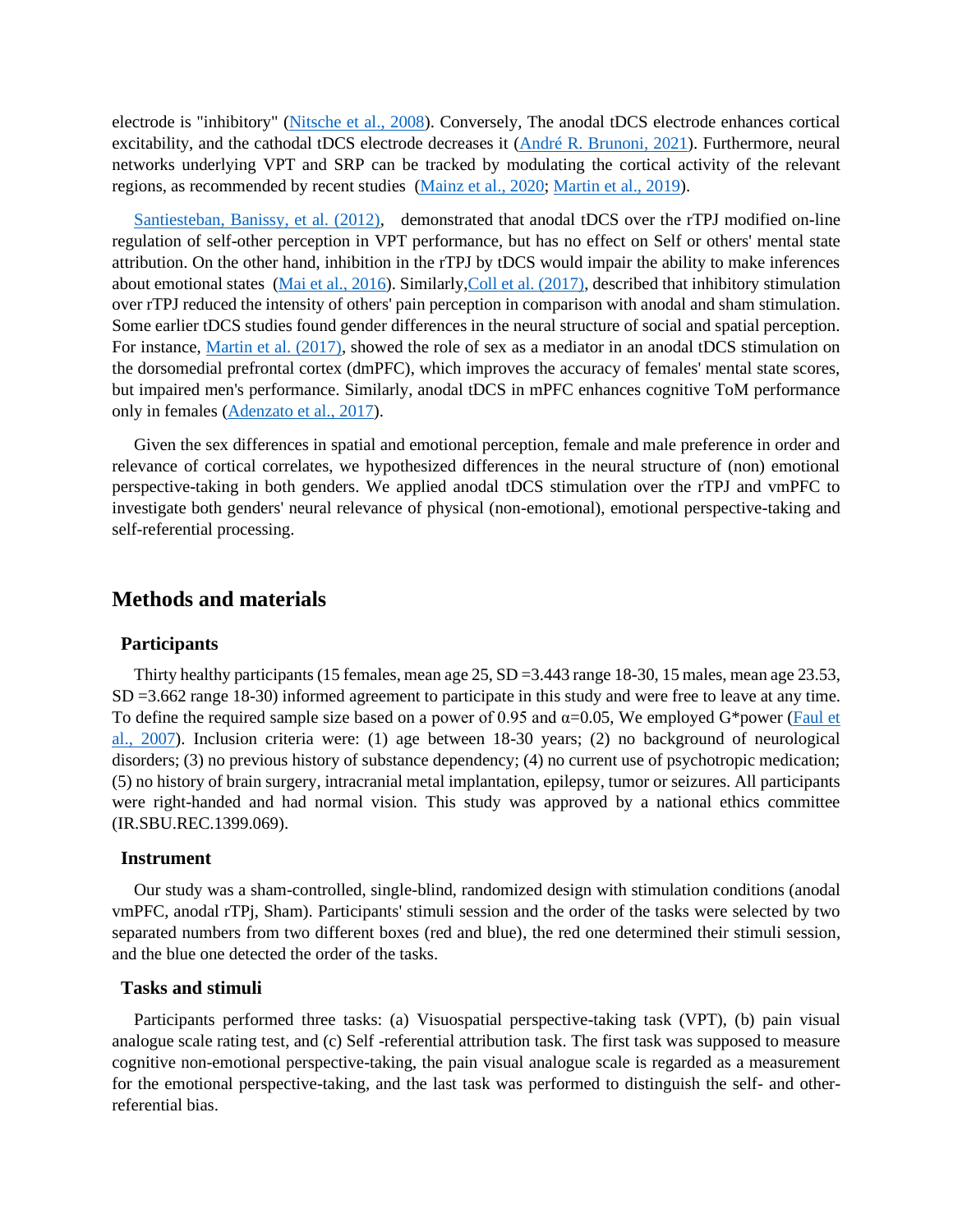#### **Visuospatial perspective-taking task (VPT)**

The participants accomplished a visuospatial perspective-taking task on a 13-inch-screen laptop. The task consisted of 144 trials in which participants responded by choosing the best view as the avatar's viewpoint from alternatives. For each trial, the screen displayed a reference picture with the exact dimensions depicting a circular table upon which were several geometrical objects differing in color, shape, and size were displayed on the upper half of the screen and the alternative perspectives as avatar viewpoints presented on the lower half of the screen (see fig 1). An avatar stands beside the table at different angles and faces the table's center on the reference picture. In their research, Shelton and collaborators [\(2012\)](#page-26-7), showed that using a human-like model as an alternative for an object has positively influenced subjects' precision in the perspective-taking task. The participants were instructed to suppress their viewpoint, put themselves in the avatar's place, and visualize the scene. They were asked to indicate the correct answer by Pressing its number on the keyboard. The contributors had no time limit. Pressing the wrong number led to the display of the afterward trial. The order of presentation and trials were identical for all participants. The compositions of the visuospatial perspective-taking task were (avatar perspective angles, number of objects, number of choices, and the avatar's gender). In total, our task contained 144 trials. The avatar orbited around the table at fixed angles. By considering the participants' perspective as zero degrees, the avatar orbits 45 degrees counterclockwise for the next spot until it reaches the start point. In that case, we got eight spots for the avatar's viewpoint. The number of objects on the table varied, containing 10, 20, or 30 different geometrical objects. The number of alternatives in which the participants had to select the avatar's viewpoint was 2, 3, or 4. Half of the avatars were females and half were males. The 1PP viewpoint contains the contributors' perspective (0 degrees) with a variation of 45˚ [\(Jauniaux et al., 2019\)](#page-21-7). Thus the 3PP viewpoint includes  $180^\circ \pm 45^\circ$ .

| F | $\ddot{\mathbf{C}}$ |
|---|---------------------|
|   |                     |
|   |                     |

person perspective Figure 1. An example of a (female) stimulus in the visuospatial perspective-taking (VPT) task. In this case, the angle is 135 degrees (3<sup>rd</sup> person perspective) and the correct answer is 2.

Table 1. Difficulty variation in VPT

|           | Viewpoint   |               |  |  |  |  |  |
|-----------|-------------|---------------|--|--|--|--|--|
|           | 1PP<br>3PP  |               |  |  |  |  |  |
| Angle     | 0, 45, 315  | 135, 180, 225 |  |  |  |  |  |
| N.Choices | 2, 3 & 4    |               |  |  |  |  |  |
| N.Objects | 10, 20 & 30 |               |  |  |  |  |  |

Note  $1PP = 1^{st}$  person perspective;  $3PP = 3^{rd}$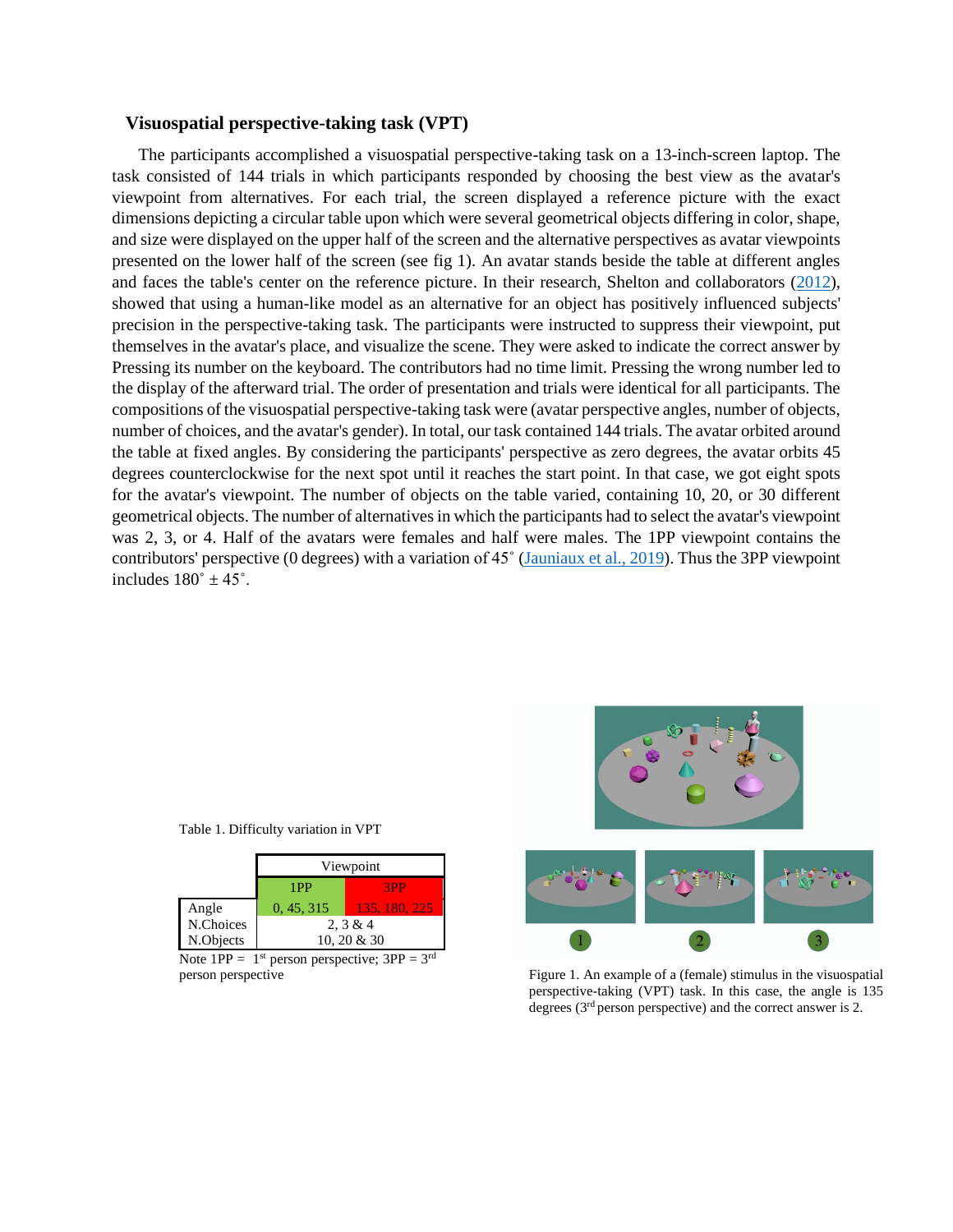#### **Pain visual analogue scale**

A series of 120 digital color pictures were prepared despite another person's left hand in two situations (painful and painless). The pictures were taken from both the first-person and third-person angle (although the observers did not require to mental rotate on the former angel they needed to mental rotate on the latter perspective angle), as mentioned in previous studies [\(Gu & Han, 2007;](#page-20-6) [Jackson et al., 2005;](#page-21-4) [Saito et al.,](#page-25-2)  [2016\)](#page-25-2). The pictures demonstrated the various type of pain (burning, cutting, smashing, injection, and slashing), and for the painless situation, we used non-painful stimuli (cotton, rubber, makeup brush, lighter without flame, and Play Dough), which commonly are used in everyday life (fig 3). Half of the images represented a painful situation, and the other half represented a painless situation. For half of the situations, we used a young female left hand whose age was in the participants' range (18-30), and the other half used a male left hand. We used the stimulus 3 times on both perspective angles for each condition. By determining these compositions, we reach 120 different situations (angles (2), number of stimuli for each situation (5), painful or painless situations (2), gender (2), and repetition (3),  $2\times5\times2\times2\times3$ ). We requested the participants to estimate how painful the presented situation would be and rate it with the bar beneath the image from 1 (minimum pain) to 9 (worst unbearable pain). To acknowledge the painfulness and painlessness of the stimulations, we use a preliminary investigation ( $N= 15$ ; 8 females; mean age = 22.34, SD =3.43). In the preliminary investigation, Contributors were asked to estimate how painful the depicted condition would be by rating them (0: no pain to 9: unbearable pain). We utilized pictures that averaged the severity of felt pain more than 5 and less than 1 for painful and painless conditions.



Figure 2. Samples of the pain evaluation task. (a) Displaying a painful female hand situation from a first-angle perspective. (b) Showing a painless female hand situation from a first-angle perspective. (c) Representing a painful male hand situation from a third-angle perspective. (d) showing a painless male hand situation from a third-person angle perspective. Note  $1PP = 1^{st}$  person perspective;  $3PP = 3^{rd}$  person perspective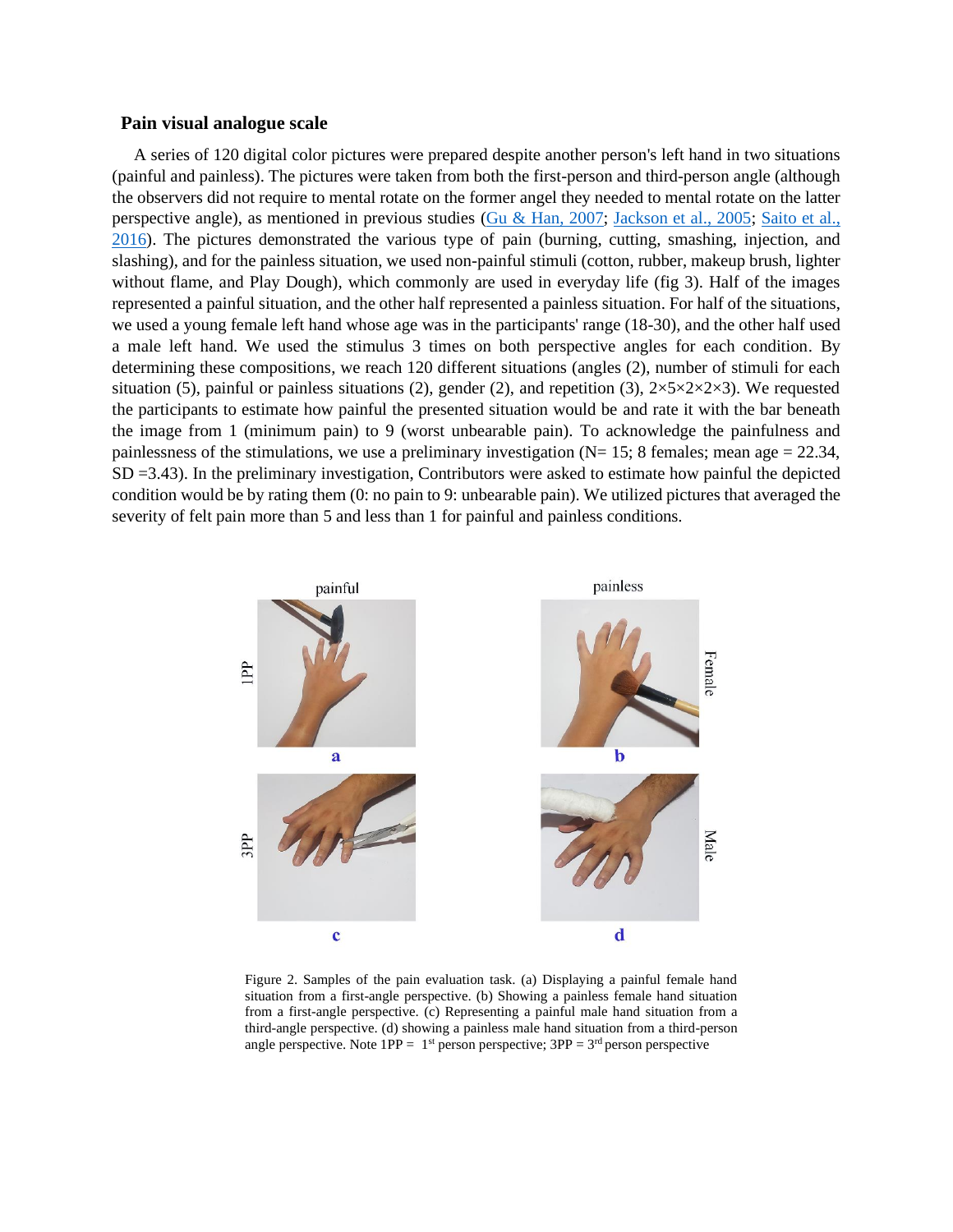#### **Self-referential attribution task**

The Stroop concept is an experimental paradigm for exploring selective attention [\(Roelofs et al., 2002\)](#page-25-3). Utilizing this paradigm, we designed a computerized task that evaluated the participants' self- and otherreferential judgments over positive and negative statements. In the self condition trials, contributors were asked whether (positive or negative) Trait adjectives presented describe them ("I am" or "I am not"). In the other condition trials, we utilized the term "the president" as the well-known person and participants were asked whether the (positive or negative) Trait adjectives describe the president or not ("he is" or "he is not"). The conditions of the task designed based on the task were represented by previous studies [\(Dinulescu](#page-19-1)  [et al., 2021;](#page-19-1) [Harvey et al., 2011;](#page-21-8) [Salehinejad et al., 2020\)](#page-25-4). The total trials were 100, of which half were described self conditions, the other half depicted other conditions, in the manner in which both of the Self and other conditions included positive and negative trait adjectives. Output was RT to the self- and otherrelated statement. The trials were displayed with 2500 ms fixation time, in the manner, the times finished, the subsequent trial shows automatically. In order to avoid the miss clicking, the answers were counted 200 ms after display. The order of trials presentation was identical across participants. The bias measures are defined in 3 separate concepts. 1) The self-bias (Sb) is defined as the difference between the average RT of the self-related statements and other-related statements, 2) the Emotional-bias (Eb), the difference between the average RT of the negative conditions and positive ones, Regardless of Self and other, 3) The self-Emotional bias (SEb) is defined as the difference between the average RT of self- and other- related statements after the determination of Emotional-bias for each condition separately.

#### **tDCS protocol.**

The non-invasive tDCS stimulator was an "ActivaDose II Iontophoresis" manufactured by Activa Tek, with a 9 voltage battery as the power source. The direct electrical current was applied through a pair of saline-soaked sponge electrodes with a size of  $25 \text{ cm}^2$  (5x5). The current intensity was 2 mA for 15 min with a 15 s ramp up, and a 15 s ramp down. In the present study, we induced three tDCS conditions according to the 10–20 EEG international system: a) anodal electrode over the vmPFC (Fpz)/ cathodal over the right shoulder, b) anodal electrode over the rTPJ (Cp6)/ cathodal over the right shoulder, and (c) sham one electrode over the left TPJ and the other one over the shoulder. The electrode positions were used in former studies for stimulating the respective cortical regions[\(Coll et al., 2017\)](#page-19-0). For the sham condition, the electrical current ramped up for 15 seconds to induce the same sensation as the stimulation conditions in the participants and afterward turned it off without their knowledge [\(Palm et al., 2013\)](#page-24-5). After each tDCS session, a side-effect checklist was completed.



Figure 3. The tDCS procedure. The stimulation and task order was random for each participant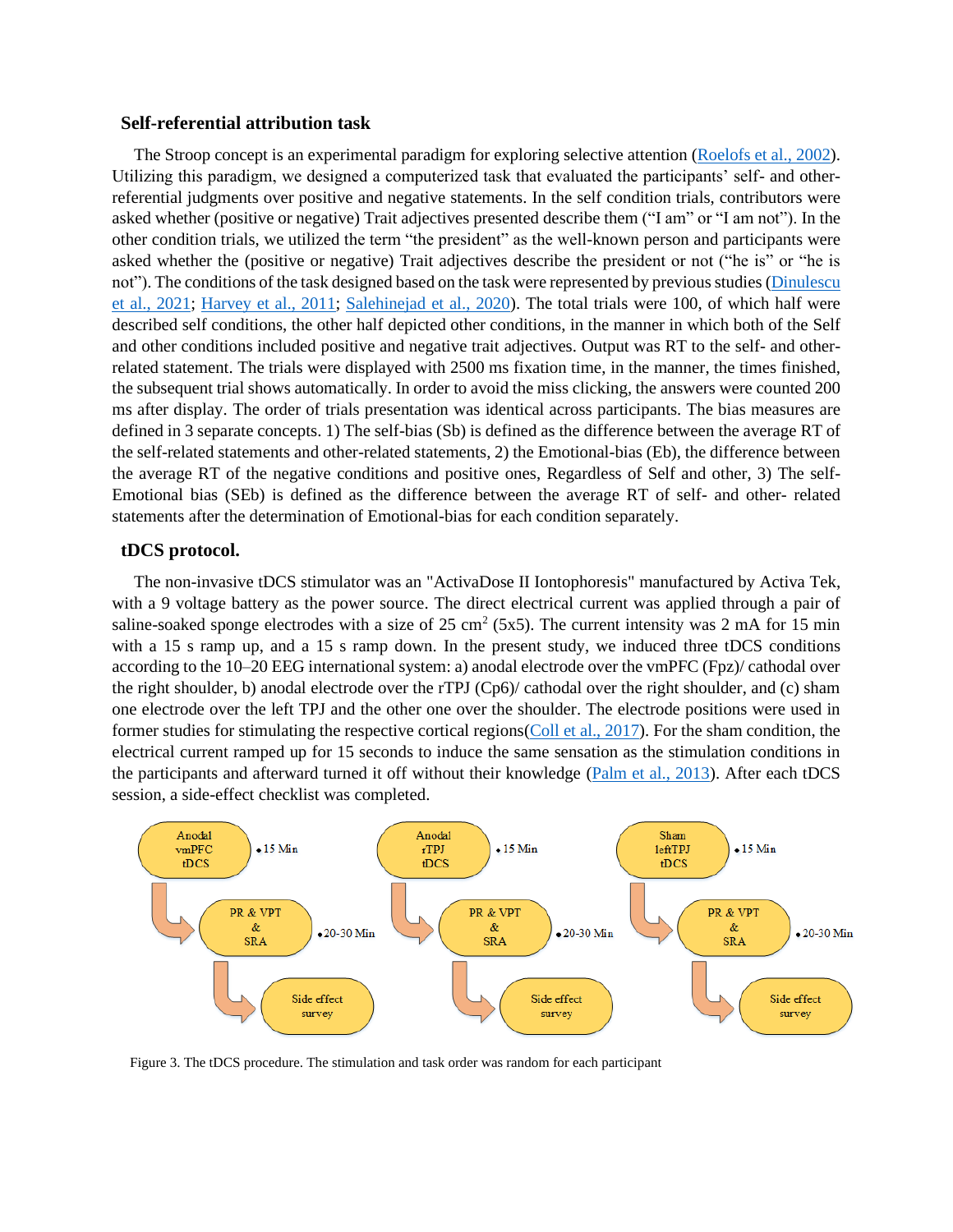

Figure 4. Electrode placements over candidate regions of the study. The blue color shows the cathodal electrode placements, the red color shows the anodal electrode placement, and the gray color shows the sham stimulation. 1: anodal vmPFC/extracranial return electrode, 2: anodal rTPJ/extracranial return electrode, 3: ham stimulation conditions.

## **Statistical analysis.**

To perform our data analysis, we used SPSS software version 28 (IBM, SPSS, Inc., Chicago, IL). For each task, the normality and homogeneity of variance of the data were confirmed using Shapiro-Wilk and Levin test, respectively. To investigate the effect of tDCS stimulation on each task for both male and female participants, a mixed-design analysis of variance (ANOVA) has carried out with the tDCS conditions (anodal rTPJ, anodal vmPFC, and Sham) and the viewpoint (1PP and 3PP) as within-subject factors and Gender (male and female) considered as the between-subject factor. The numerical values of every task are considered as the dependent variable. Mauchly's test was applied To evaluate the sphericity. In cases the violation of sphericity appears, the degrees of freedom were modified utilizing the Greenhouse-Geisser Correction test. Values were pair-wise compared by the Šidák post hoc test. Values of each active tDCS and sham condition side effect report were analyzed with ANOVA. A significance level of  $P < 0.05$  was used for all statistical comparisons.

## **Results**

#### **Side effect**

All the contributors tolerated the tDCS stimulations. After stimulation, no adverse effects were reported except for pain, burning and tingling sensations under the anodal electrode during the first minute in each condition. The indicant of side effects is summarized in table 1. The repeated measure ANOVAs represented no differences between stimulations in vertigo ( $F_{2,58} = 1.955$ ,  $P = 0.151$ ), drowsiness  $(F_{2,58} = 0.021, P = 0.979)$ , confusing  $(F_{2,58} = 1.67, P = 0.197)$ . the ANOVA showed a significant result for side effects were significantly different for items "Pain" and "Itching sensation," which was rated relatively higher for anodal vmPFC tDCS ( $P = 0.02$ ) and ( $P < 0.001$ ). The "Trouble concentrating" side effect was rated higher for anodal rTPJ tDCS ( $P = 0.02$ ) compared to the sham condition.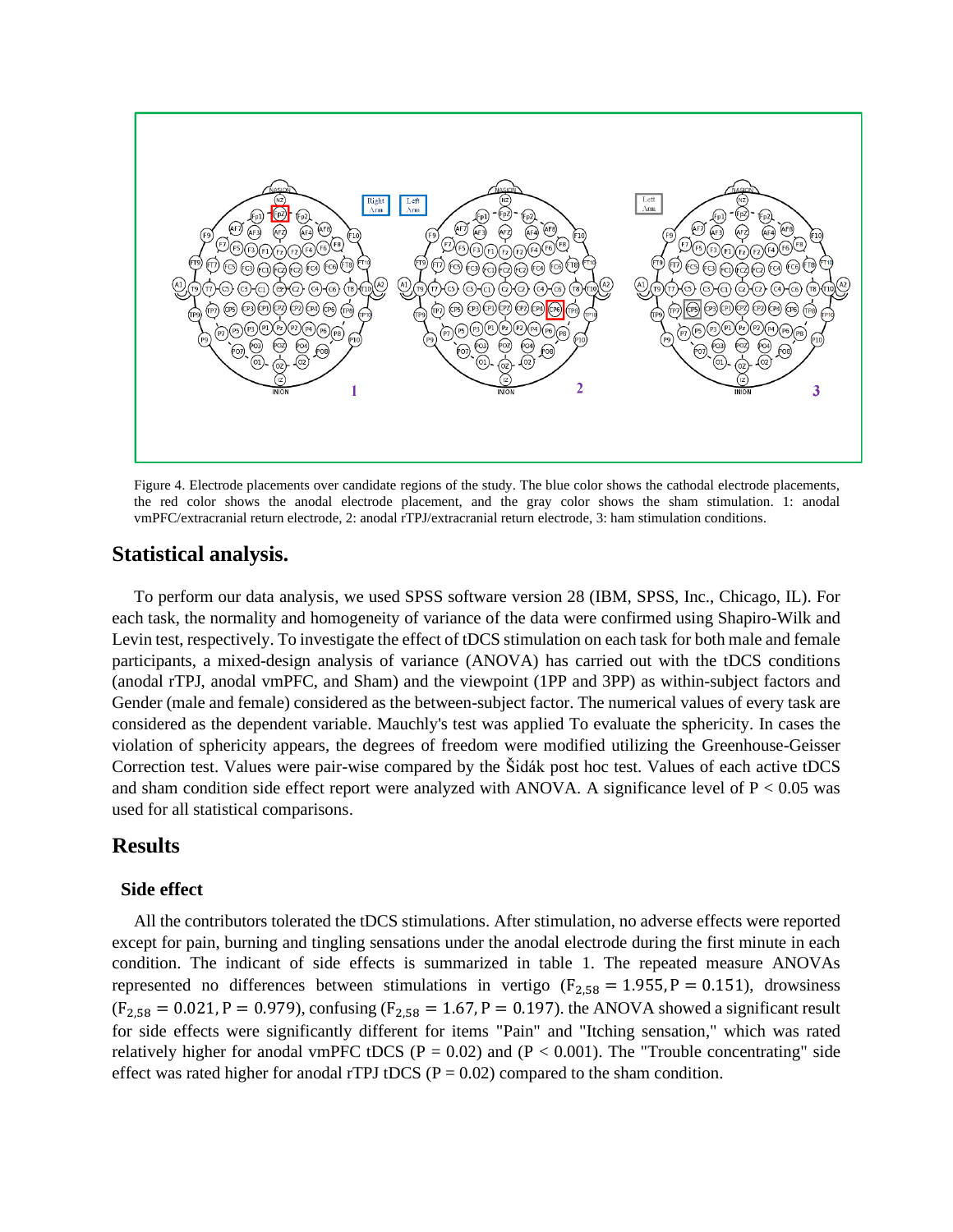| <b>Measures</b> | Conditiones, Mean(SD) |           |           | <b>Statistics</b> |        |        |            |
|-----------------|-----------------------|-----------|-----------|-------------------|--------|--------|------------|
|                 | rTPJ                  | vmPFC     | Sham      | df                | F      | P      | $\eta_p^2$ |
| pain            | .43(0.73)             | .8(1.13)  | .27(0.64) | 2,58              | 3.941  | .025   | .12        |
| vertigo         | .3(0.60)              | .3(0.71)  | .1(0.31)  | 2,58              | 1.955  | .151   | .063       |
| drowsiness      | .37(0.81)             | .4(0.82)  | .4(0.73)  | 2,58              | 0.021  | .979   | .001       |
| confusing       | .4(0.62)              | .5(1.05)  | .23(0.68) | 2,58              | 1.67   | .197   | .054       |
| burning         | .97(1.10)             | 1.67(1.3) | .57(0.78) | 2,58              | 10.919 | < .001 | .274       |
| tingling        | .9(1.40)              | .3(0.66)  | .27(0.45) | 2,58              | 5.216  | .008   | .152       |

Table 2*.* Reported side effects during tDCS stimulation. The mean severities of reported side effects are presented, with standard deviations in parentheses.

tDCS = Transcranial direct current stimulation; rTPJ = right temporoparietal junction; vmPFC = ventromedial prefrontal cortex; significant results ( $p < 0.05$ ) are reported in italic and bold.

#### **Pain visual analogue scale**

We considered painful and painless conditions as within-subject factors and the rates as the dependent variable in this task. the ANOVA results showed a significant main effect of overall tDCS stimulation  $(F_{2,56} = 3.668, P = 0.032, \eta_p^2 = 0.116)$  implying a significant overall implementation difference between vmPFC (3.051  $\pm$  0.435), rTPJ (2.793  $\pm$  0.451), and sham stimulation conditions (2.808  $\pm$  0.470) see table 2. Šidák post hoc test indicate that the vmPFC anodal tDCS stimulation increased pain rate compared to anodal stimulation over rTPJ significantly (mean difference (MD) =  $0.258$ , p =  $.042$ ), while its difference with the sham condition was non-significant (MD =  $0.243$ , p =  $0.073$ ) and the pain rate between rTPj tDCS stimulation and sham condition was nonsignificant ( $MD = 0.015$ ,  $p = 0.999$ ) (see Fig 5). the ANOVA revealed significant main effect of viewpoint ( $F_{1,28} = 4.262$ ,  $P = 0.048$ ,  $\eta_p^2 = 0.132$ ) and pain ( $F_{1,28} = 126.31$ ,  $P < 0.001$ ,  $\eta_p^2 = 0.819$ ). although the result showed a non-significant main effect of Gender  $(F_{1,28} = 0.212, P = 0.649, \eta_p^2 = 0.008)$ , The interaction between tDCS condition\*gender performed a significant result ( $F_{2,56} = 3.322$ ,  $P = 0.043$ ,  $\eta_p^2 = 0.106$ ), indicating that stimulation conditions have variate effects on men and women. Follow-up Šidák post hoc correction revealed that anodal vmPFC stimulation significantly increases the males' pain perception rate in comparison only with anodal rTPJ (MD = 0.532,  $p = 0.002$ ) not sham conditions (MD = 0.354,  $p = 0.063$ ). the tDCS stimulation did not significantly affect females' pain rate (see Fig 6). The ANOVA results elicited significant interaction effects of tDCS condition\*gender\*pain ( $F_{2,56} = 7.159$ ,  $P = 0.002$ ,  $\eta_p^2 = 0.204$ ), implying that both PF/PL and the tDCS stimulation conditions significantly affect male and females' pain rates. Šidák's post hoc analysis revealed that in PL conditions, the female participants' pian rates at rTPJ stimulation were significantly lower than their male contributors ( $MD = -0.369$  p = 0.073). Regarding In PF situations, the active tDCS stimulation conditions did not increase females' pain rates significantly compared to the sham condition, the vmPFC anodal tDCS increased pain rate significantly compared to rTPJ anodal tDCS in males contestants (MD =  $0.970$  p =  $0.002$ ) (see Fig 7). The results prompted nonsignificant interaction effect of tDCS condition\*gender\*pain\* viewpoint  $(F_{2,56} = 1.394, P =$ 0.256,  $\eta_p^2 = 0.047$ . Results are shown in Table 3.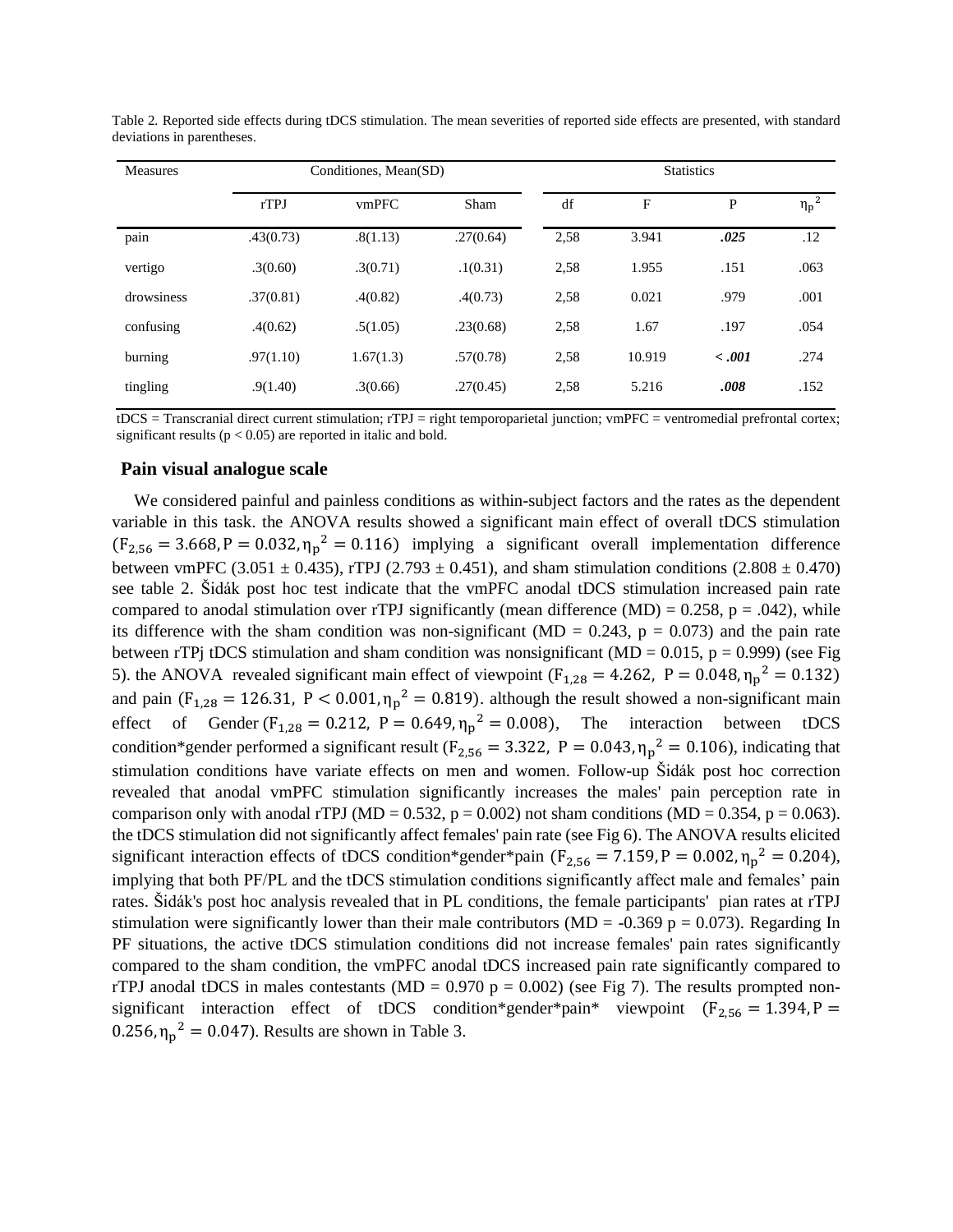

Figure 5. Presented are the effects of tDCS stimulation in pain visual analogue scale rating. Note tDCS = Transcranial direct current stimulation; rTPJ = right temporoparietal junction; vmPFC = ventromedial prefrontal cortex; ns= nonsignificant; \* = mentions significant pairwise comparisons between tDCS conditions base on the result of the Šidák post-hoc correction ( $P < 0.05$ ) n = 15 for each gender; all the error bars show Standard Error of Mean (SEM).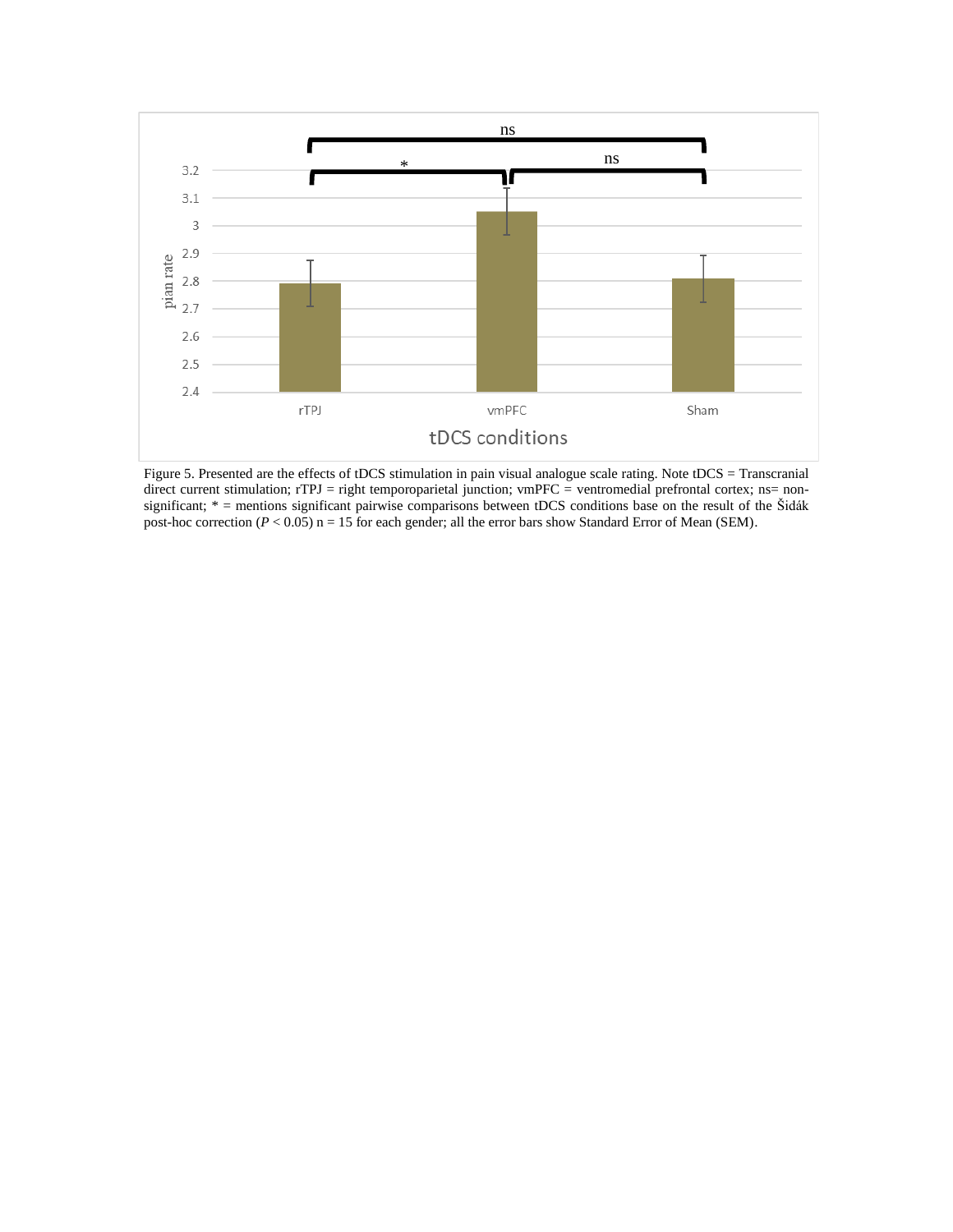

Figure 6. Presented are the effects of tDCS stimulation on gender in pain visual analogue scale rating. Note tDCS = Transcranial direct current stimulation; rTPJ = right temporoparietal junction; vmPFC = ventromedial prefrontal cortex; ns = non-significant; \* = mentions significant pairwise comparisons between tDCS conditions base on the result of the Šidák post-hoc correction ( $P < 0.05$ ) n = 15 for each gender; all the error bars show Standard Error of Mean (SEM);.



Figure 7. Presented are the effects of interactions of tDCS condition\*gender\*pain in pain visual analogue scale rating. Note tDCS = Transcranial direct current stimulation; rTPJ = right temporoparietal junction; vmPFC = ventromedial prefrontal cortex;  $PF =$  painfull;  $PL =$  painless  $* =$  mentions significant pairwise comparisons base on the results of the Šidák post-hoc correction ( $P < 0.05$ ) n = 15 for each gender; all the error bars show Standard Error of Mean (SEM).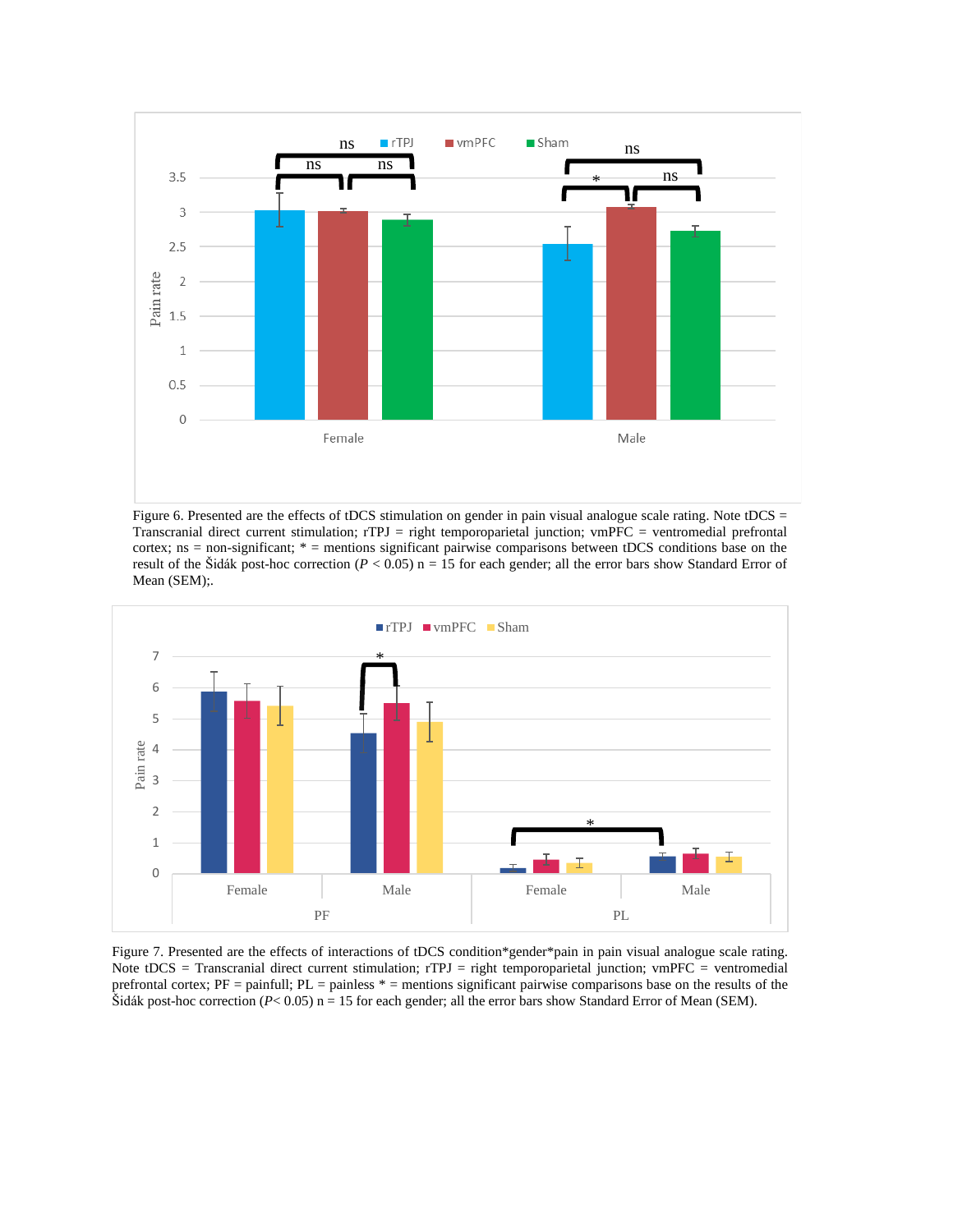#### **Visual Perspective-Taking task (VPT)**

The reaction time (RT) and accuracy (AC) as dependent variables. In this task. All the ANOVA results of AC measurement were non-significant ( $P > 0.05$ ). Mixed ANOVA results of RT exhibited a nonsignificant effect of overall tDCS condition ( $F_{2,56} = 0.105$ ,  $P = 0.9$ ,  $\eta_p^2 = 0.004$ ), gender ( $F_{1,28} =$ 3.324,  $p = 0.079$ ,  $\eta_p^2 = 0.106$ ) and the interaction between stimulation condition\*gender ( $F_{2,56}$  = 1.691,  $p = 0.194$ ,  $\eta_p^2 = 0.057$ ). The interaction results indicate that the tDCS conditions did not manipulate the RT of males and females in a significant way. The ANOVA showed a significant result of the viewpoint in RT ( $F_{1,28} = 65.692$ ,  $p < 0.001$ ,  $\eta_p^2 = 0.701$ ) (see Fig 8), and the interaction effect of stimulation condition\*viewpoint ( $F_{2,56} = 3.244$ ,  $p = 0.046$ ,  $\eta_p^2 = 0.104$ ) see table 2. The RT in the 3PP viewpoint is significantly higher than 1PP in all the tDCS stimulation conditions (MD  $\geq$  0.660,  $P \leq 0.001$ ). The interaction effect of stimulation condition\*gender\*viewpoint was significant ( $F_{2,56} = 3.501$ ,  $p =$ 0.037,  $\eta_p^2 = 0.111$ ), Carrying out post hoc comparisons using Šidák modification indicated that the RT between viewpoints in all three stimulation conditions for each gender was significant (MD  $\geq$  0.575, *P*  $\leq$ 0.008). In addition, in anodal rTPJ the female participants were slower on both 1PP and 3PP trials in comparison with their male contributors (1PP: MD = 1.405,  $p = 0.018$ ; 3PP: MD = 2.089,  $p = 0.013$ ) (see Fig 9). Results are shown in Table 3.



Figure 8. Shown are the effects of the interaction effect of viewpoint\*avatar sex in reaction time. Note ns = nonsignificant; \*\*\* = mentions significant pairwise comparisons on the result of the Šidák post-hoc correction ( $p <$ 0.001) n = 15 for each gender; all the error bars show Standard Error of Mean (SEM).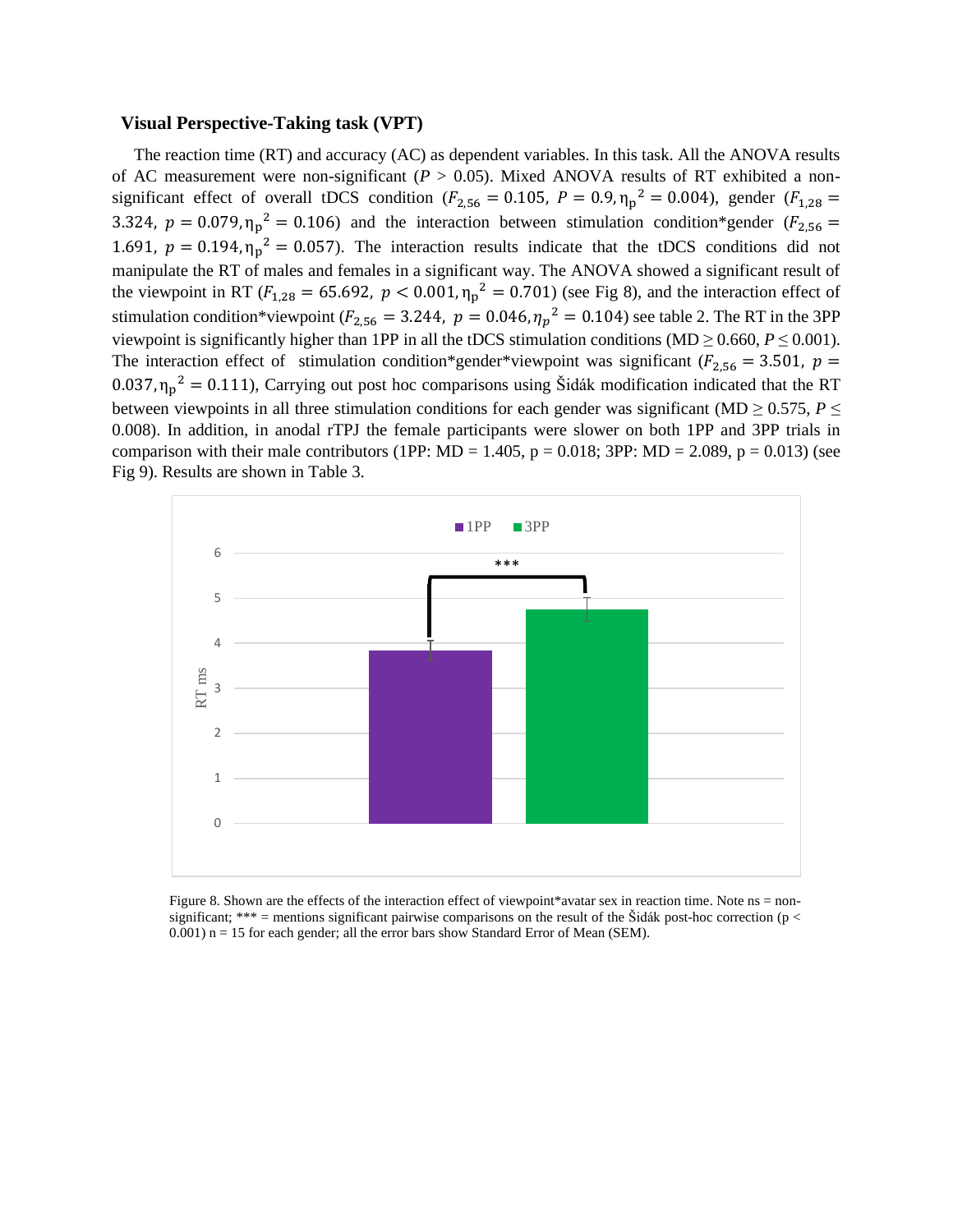

Figure 9. Shown are the interaction effect of stimulation condition\*Gender\*viewpoint in reaction time. Note: \* = mentions significant pairwise comparisons on the result of the Šidák post-hoc correction ( $p < 0.05$ ); \*\* =  $p < 0.01$ ; n = 15 for each gender; all the error bars show Standard Error of Mean (SEM).

#### **Self-referential attribution task**

Self-bias (Sb), Emotional-bias (Eb) and Self-Emotional bias (SEb) are considered as the dependent variables. The mixed ANOVA results showed a significant main effect for self-Emotional bias of tDCS stimulation ( $F_{1,28} = 3.902$ ,  $p = 0.026$ ,  $\eta_p^2 = 0.122$ ) see table 2. With respect to the post hoc test, the negative point in SEb indicates either higher self-negative or higher other-positive SRP attribution, and the positive point in SEb elicited either higher self-positive or higher other-negative SRP attribution. Šidák modification revealed significant variation between the anodal vmPFC and rTPJ (MD =0.225, P = 0.020), in which SEb was negative and positive, respectively (see Fig10). Results are shown in Table 3. In addition, the mixed ANOVA results revealed a non-significant effect of gender ( $F_{1,28} = 0.886$ ,  $p = 0.355$ ,  $\eta_p^2 =$ 0.031) and the interaction of tDCS stimulation\*gender ( $F_{1,28} = 0.502$ ,  $p = 0.608$ ,  $\eta_p^2 = 0.018$ ). The ANOVA showed a non-significant result of the main tDCS effect in Sb ( $F_{1,28} = 0.421$ ,  $p = 0.658$ ,  $\eta_p^2 =$ 0.015) and Eb ( $F_{1,28} = 1.110$ ,  $p = 0.337$ ,  $\eta_p^2 = 0.038$ ), gender effect in Sb ( $F_{1,28} = 0.744$ ,  $p =$ 0.396,  $\eta_p^2 = 0.026$ ) and Eb ( $F_{1,28} = 0.021$ ,  $p = 0.885$ ,  $\eta_p^2 = 0.001$ ) and the interaction effect of tDCS stimulation\*gender in Sb ( $F_{1,28} = 1.767$ ,  $p = 0.180$ ,  $\eta_p^2 = 0.059$ ) and Eb ( $F_{1,28} = 0.528$ ,  $p =$  $0.593, \eta_p^2 = 0.019$ .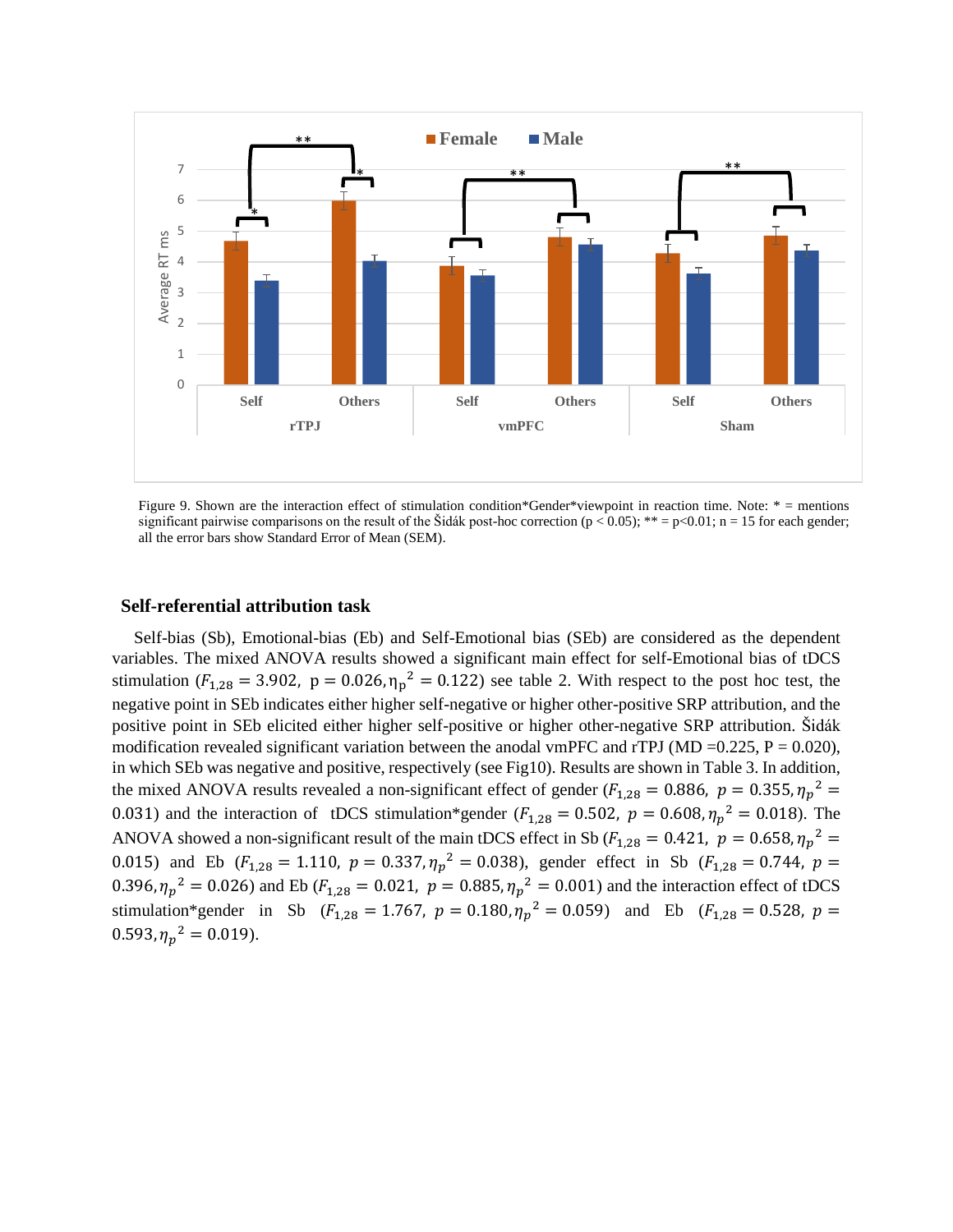

Figure 10. Shown is the interaction effect of stimulation condition in Self-Emotional bias. Note: \* = mentions significant pairwise comparisons on the result of the Šidák post-hoc correction ( $p < 0.05$ ) n = 15 for each gender; all the error bars show Standard Error of Mean (SEM).

| measures                      | Task                       | df   | Mean Square | $\mathbf F$ | P       | ${\eta_p}^2$ |
|-------------------------------|----------------------------|------|-------------|-------------|---------|--------------|
|                               | tDCS                       | 2,56 | 2.515       | 3.668       | 0.032   | 0.116        |
|                               | Gender                     | 1,28 | 3.434       | 0.212       | 0.649   | 0.008        |
|                               | ViewPoint                  | 1,28 | 0.087       | 4.262       | 0.048   | 0.132        |
|                               | Pian                       | 1,28 | 2109.401    | 126.31      | < 0.001 | 0.819        |
|                               | tDCS*Gender                | 2,56 | 2.278       | 3.322       | 0.043   | 0.106        |
|                               | tDCS*ViewPoint             | 2,56 | 0.017       | 0.637       | 0.533   | 0.022        |
|                               | Gender*ViewPoint           | 1,28 | 0.014       | 0.693       | 0.412   | 0.024        |
| Pain visual<br>analogue scale | tDCS*Pain                  | 2,56 | 0.554       | 0.968       | 0.386   | 0.033        |
|                               | Gender*Pain                | 1,28 | 18.153      | 1.087       | 0.306   | 0.037        |
|                               | ViewPoint*Pain             | 1,28 | 0.099       | 4.232       | 0.049   | 0.131        |
|                               | tDCS*Gender*ViewPoint      | 2,56 | 0.027       | 1.036       | 0.362   | 0.036        |
|                               | tDCS*Gender*Pain           | 2,56 | 4.093       | 7.159       | 0.002   | 0.204        |
|                               | tDCS*ViewPoint*Pain        | 2,56 | 0.018       | 0.694       | 0.504   | 0.024        |
|                               | Gender*ViewPoint*Pain      | 1,28 | 0.002       | 0.073       | 0.788   | 0.003        |
|                               | tDCS*Gender*ViewPoint*Pain | 2,56 | 0.037       | 1.394       | 0.256   | 0.047        |
| VPT (RT)                      | tDCS                       | 2,56 | 0.563       | 0.105       | 0.9     | 0.004        |

Table 3. Results of mixed ANOVA for effects of tDCS conditions (anodal vmPFC, anodal rTPj, Sham) on pain rating and Visual Perspective-Taking task (VPT) and self-referential attribution task (SRA).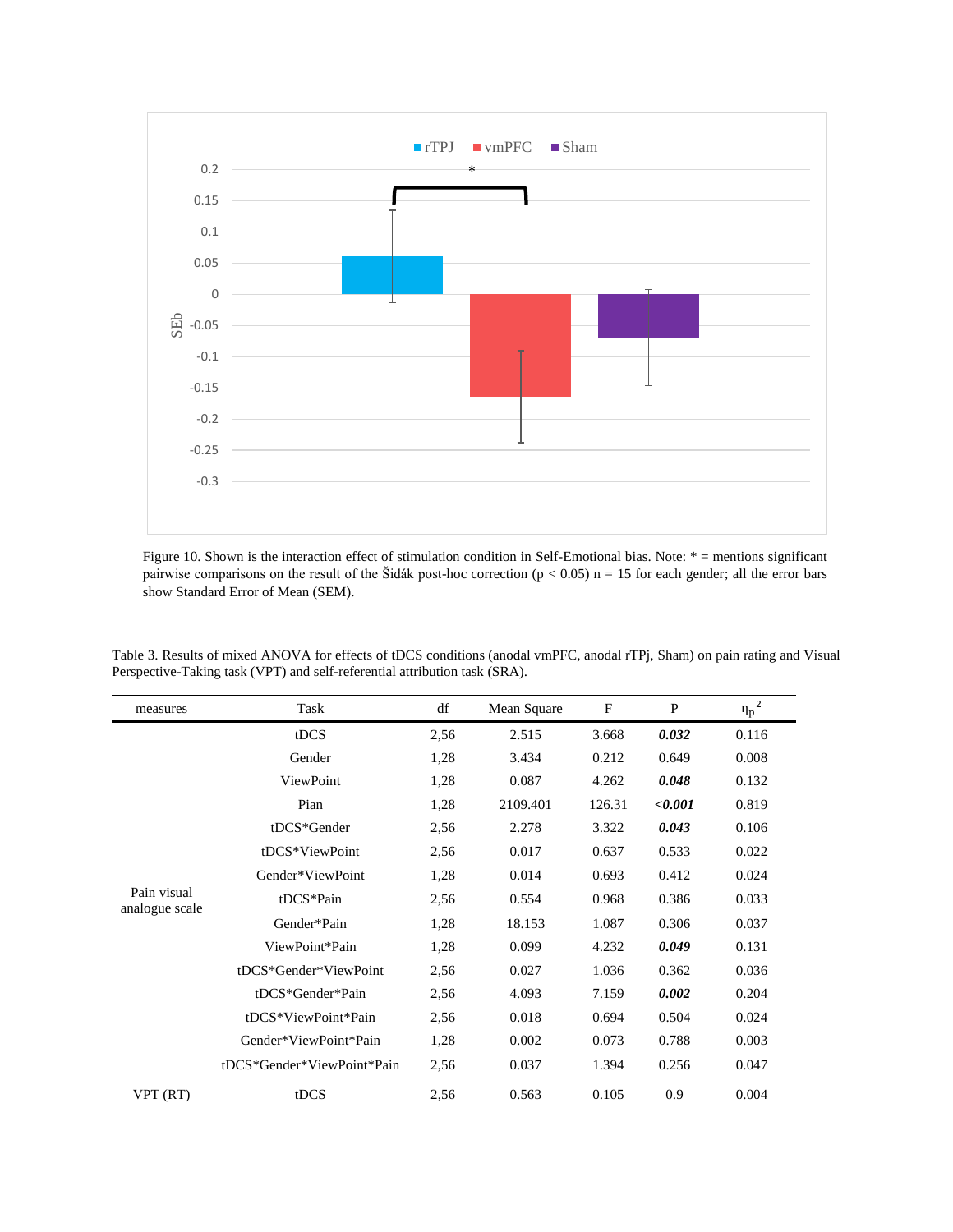|           | Gender                | 1,28 | 33.919  | 3.324  | 0.079   | 0.106 |
|-----------|-----------------------|------|---------|--------|---------|-------|
|           | ViewPoint             | 1,28 | 37.334  | 65.692 | < 0.001 | 0.701 |
|           | tDCS*Gender           | 2,56 | 9.036   | 1.691  | 0.194   | 0.057 |
|           | tDCS*ViewPoint        | 2,56 | 0.766   | 3.244  | 0.046   | 0.104 |
|           | Gender*ViewPoint      | 1,28 | 0.234   | 0.412  | 0.526   | 0.014 |
|           | tDCS*Gender*ViewPoint | 2,56 | 0.827   | 3.501  | 0.037   | 0.111 |
|           | tDCS                  | 2,56 | 95.336  | 2.343  | 0.105   | 0.077 |
|           | Gender                | 1,28 | 134.431 | 1.008  | 0.324   | 0.035 |
|           | ViewPoint             | 1,28 | 161.256 | 1.466  | 0.236   | 0.05  |
| VPT (AC)  | tDCS*Gender           | 2,56 | 50.069  | 1.23   | 0.3     | 0.042 |
|           | tDCS*ViewPoint        | 2,56 | 51.517  | 1.422  | 0.25    | 0.048 |
|           | Gender*ViewPoint      | 1,28 | 110.044 | 1.001  | 0.326   | 0.035 |
|           | tDCS*Gender*ViewPoint | 2,56 | 27.74   | 0.765  | 0.47    | 0.027 |
|           | tDCS                  | 2,56 | 0.072   | 0.421  | 0.658   | 0.015 |
| SRA (Sb)  | Gender                | 1,28 | 0.298   | 0.744  | 0.396   | 0.026 |
|           | tDCS*Gender           | 2,56 | 0.3     | 1.767  | 0.18    | 0.059 |
|           | tDCS                  | 2,56 | 0.2     | 1.11   | 0.337   | 0.038 |
| SRA (Eb)  | Gender                | 1,28 | 0.004   | 0.021  | 0.885   | 0.001 |
|           | tDCS*Gender           | 2,56 | 0.095   | 0.528  | 0.593   | 0.019 |
| SRA (SEb) | tDCS                  | 2,56 | 0.383   | 3.902  | 0.026   | 0.122 |
|           | Gender                | 1,28 | 0.274   | 0.886  | 0.355   | 0.031 |
|           | tDCS*Gender           | 2,56 | 0.049   | 0.502  | 0.608   | 0.018 |

 $tDCS = Transcranial direct current stimulation; rTPJ = right temporal-reconjection; vmpFC =$ ventromedial prefrontal cortex; VPT = Visuospatial Perspective-Taking task; RT = reaction time;  $AC = accuracy$ ;  $SRA = Self-referential$  attribution task;  $Sb = Self-bias$ ;  $Eb = Entional-bias$ ;  $SEb =$ Self-Emotional bias; Viewpoint = 1<sup>st</sup> person perspective and 3<sup>rd</sup> person perspective;  $\eta_p^2$  = partial eta squared; significant results  $(P < 0.05)$  are reported in italic and bold.

Table 4. Descriptive statistics mean (standard deviation) for the effect of tDCS conditions (anodal vmPFC, anodal rTPj, Sham) on pain rating, Visual Perspective-Taking task (VPT) and self-referential attribution task (SRA).

|                | <b>Measures</b> |               |     |            | tDCS conditions |            |
|----------------|-----------------|---------------|-----|------------|-----------------|------------|
|                |                 |               |     | rTPJ       | vmPFC           | Sham       |
|                |                 |               |     | M(SD)      | M(SD)           | M(SD)      |
|                |                 |               | 1PP | 5.81(2.6)  | 5.59(2.49)      | 5.43(2.42) |
| Pain visual    |                 | Females       | 3PP | 5.96(2.61) | 5.58(2.45)      | 5.43(2.48) |
|                |                 | Male<br>Total | 1PP | 4.51(2.3)  | 5.43(1.83)      | 4.9(2.42)  |
|                | PF              |               | 3PP | 4.57(2.3)  | 5.59(1.81)      | 4.92(2.56) |
| analogue scale |                 |               | 1PP | 5.16(2.5)  | 5.51(2.15)      | 5.16(2.39) |
|                |                 |               | 3PP | 5.26(2.52) | 5.59(2.12)      | 5.18(2.49) |
|                |                 |               | 1PP | 0.21(0.22) | 0.46(0.71)      | 0.37(0.55) |
|                | PL              | Females       | 3PP | 0.19(0.19) | 0.48(0.72)      | 0.35(0.54) |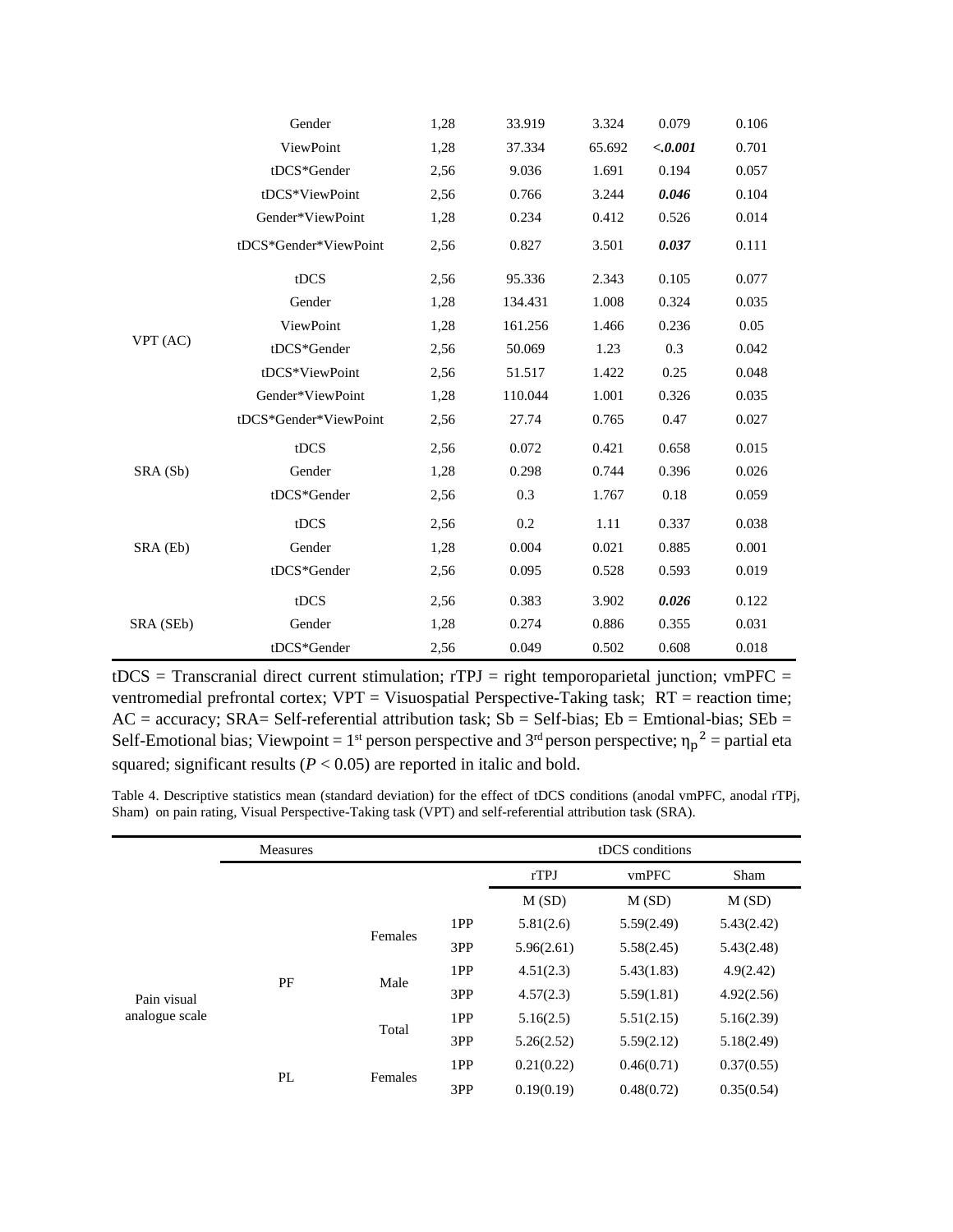|            |                          | Male    | 1PP | 0.57(0.64)    | 0.65(0.6)    | 0.55(0.65)  |
|------------|--------------------------|---------|-----|---------------|--------------|-------------|
|            |                          |         | 3PP | 0.56(0.62)    | 0.67(0.64)   | 0.56(0.63)  |
|            |                          |         | 1PP | 0.39(0.5)     | 0.56(0.65)   | 0.46(0.6)   |
|            |                          | Total   | 3PP | 0.38(0.49)    | 0.57(0.67)   | 0.45(0.59)  |
|            |                          | Females |     | 4.56(1.84)    | 3.88(1.34)   | 4.29(2.01)  |
|            | 1PP                      | Males   |     | 3.15(1.16)    | 3.57(1.91)   | 3.63(1.80)  |
| VPT (RT)   |                          | Total   |     | 3.86(1.67)    | 3.73(1.63)   | 3.96(1.90)  |
|            |                          | Females |     | 6.00(2.87)    | 4.82(1.62)   | 4.87(2.12)  |
|            | 3PP                      | Males   |     | 3.91(1.06)    | 4.58(2.56)   | 4.37(1.90)  |
|            |                          | Total   |     | 4.95(2.38)    | 4.70(2.11)   | 4.62(2.00)  |
|            |                          | Females |     | 99.51(0.85)   | 98.40(2.09)  | 98.40(1.70) |
|            | 1PP                      | Males   |     | 99.14(1.70)   | 99.14(1.19)  | 98.52(2.01) |
|            |                          | Total   |     | 99.33(1.34)   | 98.77(1.71)  | 98.46(1.83) |
| VPT (AC)   |                          | Females |     | 92.10(23.03)  | 92.47(24.19) | 93.96(13.5) |
|            | 3PP                      | Males   |     | 99.26(1.69)   | 97.66(2.48)  | 99.02(1.38) |
|            |                          | Total   |     | 95.68(16.46)  | 95.07(17.1)  | 96.49(9.77) |
|            |                          | Females |     | 0.56(0.47)    | 0.32(0.47)   | 0.34(0.45)  |
| <b>SRA</b> | Self-Bias                | Males   |     | 0.22(0.44)    | 0.27(0.59)   | 0.38(0.53)  |
|            |                          | Total   |     | 0.39(0.48)    | 0.30(0.52)   | 0.36(0.49)  |
|            |                          | Females |     | 0.43(0.40)    | 0.34(0.48)   | 0.16(0.56)  |
| <b>SRA</b> | <b>Emotion-Bias</b>      | Males   |     | 0.37(0.37)    | 0.30(0.35)   | 0.31(0.37)  |
|            |                          | Total   |     | 0.40(0.38)    | 0.32(0.41)   | 0.23(0.47)  |
|            |                          | Females |     | 0.00(0.40)    | 0.25(0.44)   | 0.08(0.36)  |
| <b>SRA</b> | <b>Self-Emotion Bias</b> | Males   |     | $-0.13(0.41)$ | 0.07(0.36)   | 0.06(0.47)  |
|            |                          | Total   |     | $-0.06(0.40)$ | 0.16(0.41)   | 0.07(0.41)  |

 $tDCS$  = Transcranial direct current stimulation;  $rTPJ$  = right temporoparietal junction; vmPFC = ventromedial prefrontal cortex;  $1PP = 1^{st}$  person perspective;  $3PP = 3^{rd}$  person perspective;  $VPT =$ Visuospatial Perspective-Taking task;  $RT =$  reaction time;  $AC =$  accuracy;  $SRA =$  Self-referential attribution.

## **Discussion**

This paper demonstrated gender brain differences in (non) emotional perspective-taking ability by applying a tDCS paradigm. The total effect of vmPFC anodal tDCS stimulation increased pain rates significantly compared to rTPJ anodal tDCS stimulation, not Sham condition. Pointing that vmPFC increased the emotional pain perception versus rTPJ. The ventromedial region of the prefrontal cortex is theorized to participate a crucial role in negative emotion regulation [\(Hiser & Koenigs, 2018;](#page-21-9) [Marković et](#page-23-3)  [al., 2021\)](#page-23-3), as well as the arousal aspect of emotion [\(Nejati et al., 2021\)](#page-23-4). The previous studies elicited anterior/perigenual and posterior/subgenual regions based on valence, in which the former region was linked with positive valence (e.g., reward) and the latter region linked with negative valence (e.g., fear, threat) [\(Myers-Schulz & Koenigs, 2012;](#page-23-5) [Roy et al., 2012\)](#page-25-5). The meta-analysis was done by [Hiser and](#page-21-9)  [Koenigs \(2018\),](#page-21-9) indicating that the anterior/perigenual vmPFC region and the ventral striatum are associated with decision making, the anterior/pregenual vmPFC region, the dorsomedial PFC, precuneus, and temporoparietal cortex are associated with social cognition, and the posterior/subgenual vmPFC region and the amygdala are associated with emotion. In an fMRI study, Phan and collaborators [\(2003\)](#page-24-6), revealed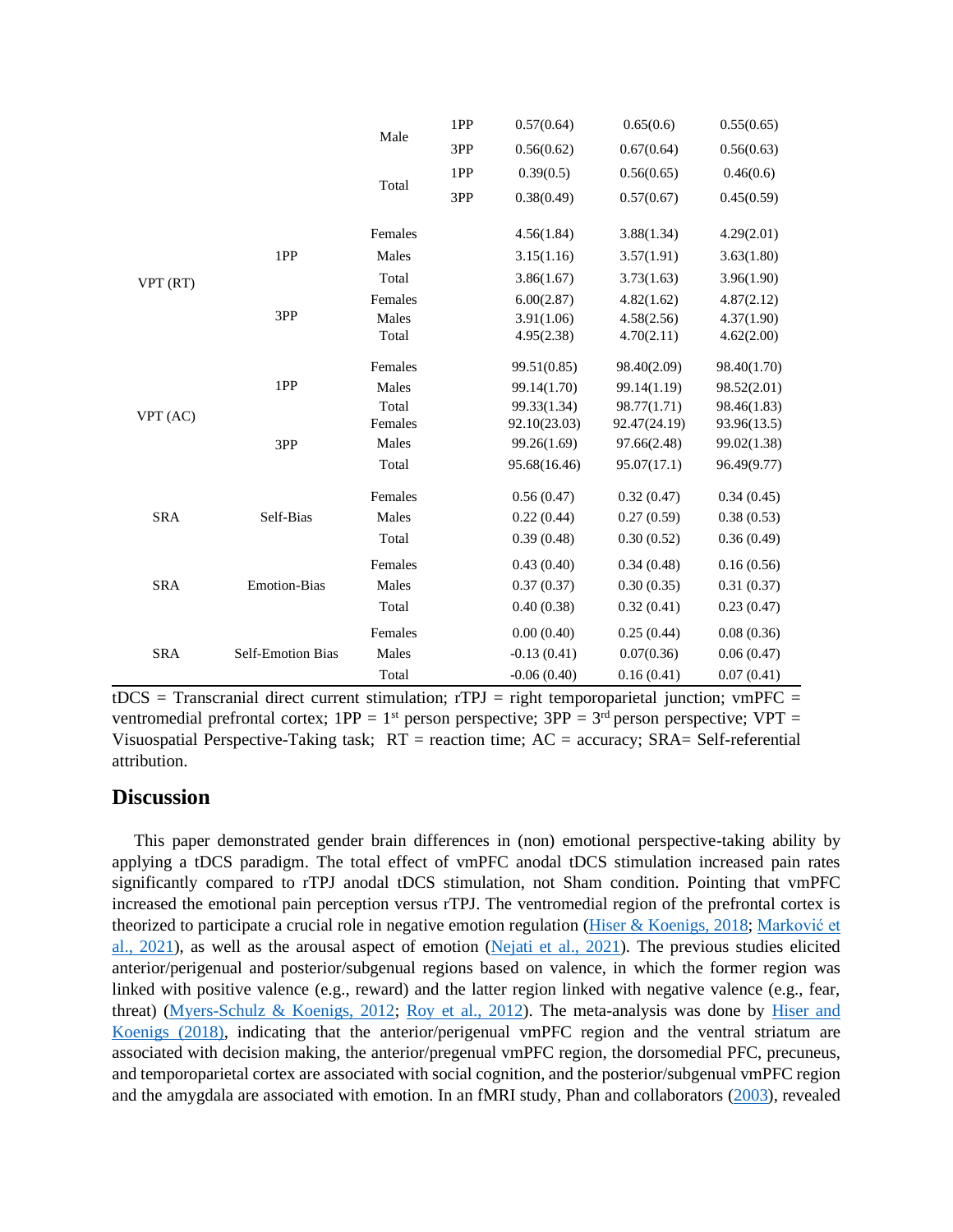the activation of the medial prefrontal cortex and the amygdala through arousal ratings. The vmPFC and amygdala respond correspondingly to high-arousal words and pictures [\(Kensinger & Schacter, 2006\)](#page-22-4). The vmPFC regulates the activity of the amygdala in a top-down manner in high arousal situations [\(Milad et](#page-23-6)  [al., 2007;](#page-23-6) [Motzkin et al., 2015\)](#page-23-7). On the other hand, the tDCS activation of vmPFC enhanced the ToM precursors such as emotion recognition and perception [\(Salehinejad et al., 2021\)](#page-25-6). Our result showed that the vmPFC anodal tDCS increased the pain rate in comparison with rTPJ tDCS conditions only in men. The fMRI studies indicated respective brain regions for men and women in emotional conditions. Filkowski and colleagues [\(2017\)](#page-20-2), in their meta-analysis of the emotional perception, mentioned higher activity over mPFC for men, in which the ventral site of mPFC is associated with the rapid judgment of emotional substance, persistent affective states, and autonomous response regulation [\(Phan et al., 2002;](#page-24-7) [Phillips et al.,](#page-24-8)  [2003\)](#page-24-8).

rTPJ partakes a vital role in the self-other distinction aspects relevant to VPT, including decoding selfother incongruences and preventing non-relevant representation effect through orienting attention [\(Bahnemann et al., 2010;](#page-18-4) [Decety & Lamm, 2007;](#page-19-2) [Lamm et al., 2016;](#page-22-5) [Quesque & Brass, 2019\)](#page-25-7). Our results showed that the VPT performance was manipulated by gender over rTPJ anodal stimulation in the 3PP viewpoint. Previous studies support the effect of rTPJ anodal tDCS in the 3PP VPT [\(Martin et al., 2019;](#page-23-1) [Santiesteban, White, et al., 2012\)](#page-25-8). Our results indicated that male participants accomplished the 3PP VPT in a quicker time than their female contributors with the same accuracy rate. The rTPJ is functionally and microstructurally divided into two individual anterior and posterior clusters [\(Bzdok et al., 2013\)](#page-19-3). The arTPJ has strong functional connectivity with the medial cingulate cortex (MCC), insular cortex and inferior frontal gyrus (IFG) [\(Bzdok et al., 2013;](#page-19-3) [Mars et al., 2012\)](#page-23-8), regions commonly correlated with affect regulation [\(Shackman et al., 2011;](#page-26-8) [Vogt, 2005\)](#page-27-5) and emotion sharing [\(Lamm et al., 2011\)](#page-22-6). The across connectivity of the arTPJ cluster with subdivisions is referred to as "arTPJ network." Functional outlining of the arTPJ network exhibited the association with pain assessment [\(Bzdok et al., 2013\)](#page-19-3). In contrast, The prTPJ, which is associated with social cognition and theory of mind [\(Brass et al., 2009;](#page-18-5) [Mar, 2011\)](#page-22-7), and is centered on the angular gyrus, has intense connectivity with regions such as the precuneus, medial prefrontal cortex, bilateral inferior parietal cortex and right middle temporal gyrus [\(Bzdok et al., 2013;](#page-19-3) [Caspers et al., 2008;](#page-19-4) [Caspers et al., 2006;](#page-19-5) [Silani et al., 2013\)](#page-26-9). The precuneus is associated with perspectivetaking through a role in mental imagery [\(Aichhorn et al., 2009;](#page-18-6) [Döhnel et al., 2012;](#page-20-7) [Sommer et al., 2007\)](#page-26-10). Our results indicated that the prTPJ network is dominant in males compared to women. This conclusion is in line with the [Kaiser et al. \(2008\)](#page-21-3) findings which argued that while the 3PP decoding network is comparable for both men and women, the precuneus activation is more remarkable in males than females.

Our result in the manner of the variation of emotional rates between viewpoints over rTPJ anodal tDCS in females indicates that both anterior and posterior rTPJ networks activate by tDCS stimulation. In males, the decline of emotional rates compared to other stimulations exhibit that the prTPJ network is dominantly activated. In addition, male participants' performance was better than their female contributors in the 3PP viewpoint on the VPT task over rTPJ stimulation, which supports the dominance of the prTPJ network in men.

The other possible reason for the gender-specific reaction to region stimulation could be discovered in gender-related variations in brain modulation on the application of non-invasive stimulations [\(Chaieb et al.,](#page-19-6)  [2008\)](#page-19-6). Variate studies using different stimulation on separated regions, investigating a variety of cognitive abilities revealed diverse outcomes such as the females' improvement in ToM with anodal tDCS stimulation over medial PFC [\(Adenzato et al., 2017;](#page-18-3) Martin [et al., 2017\)](#page-23-2), drop and rise of females utilitarian response with cathodal and anodal tDCS over ventral PFC [\(Fumagalli et al., 2010\)](#page-20-8). In addition, lateralized gender differences in working memory in a way that the right dlPFC enhanced females' performance whereas the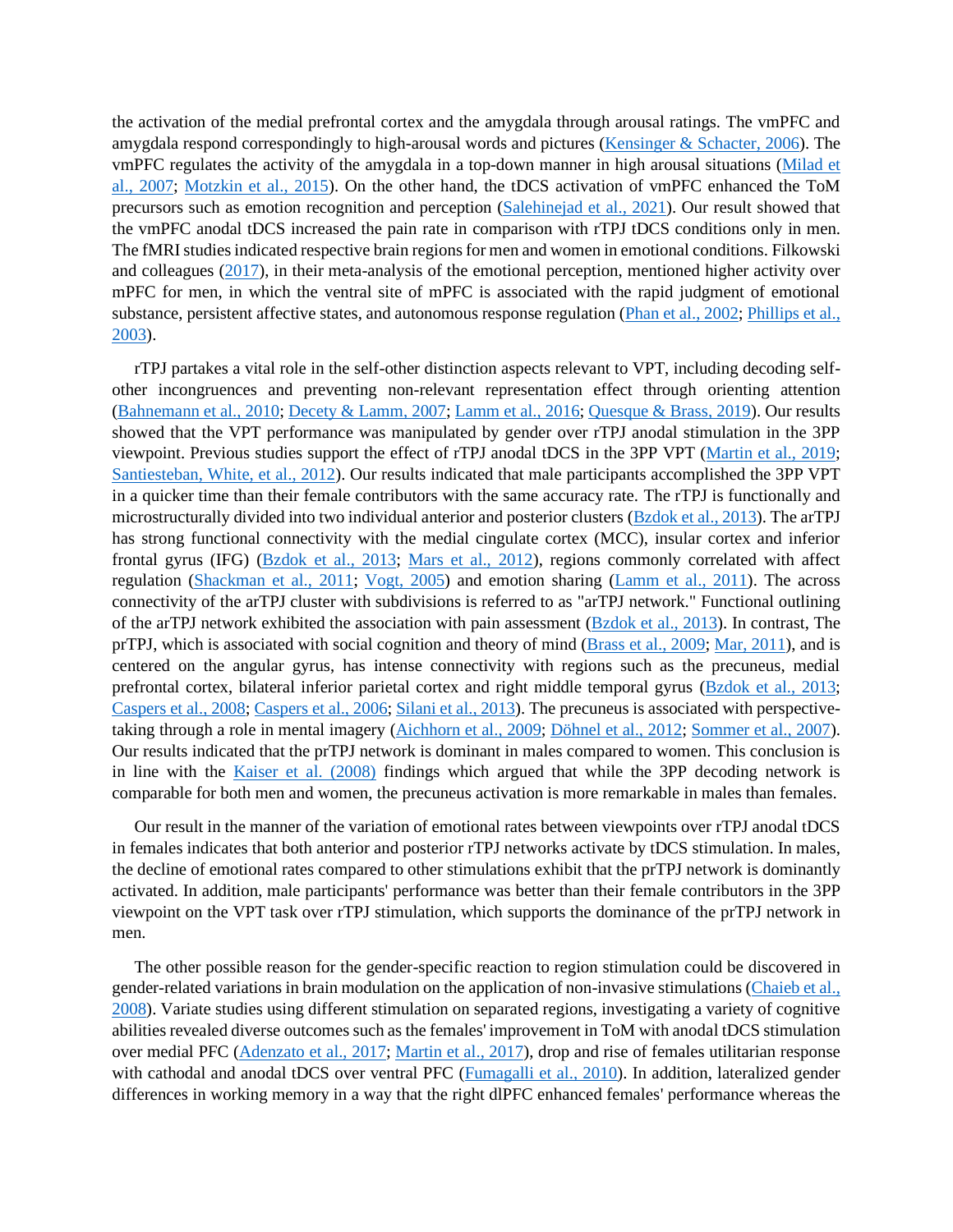left dlPFC improved males [\(Meiron & Lavidor, 2013\)](#page-23-9), men's total errors in attention task declined under anodal activation of the left parietal cortex [\(De Tommaso et al., 2014\)](#page-19-7) and better performance on facial recognition in females over the tDCS modulation of the temporal cortex [\(Boggio et al., 2008\)](#page-18-7).

In the third experiment, we study the rTPJ and vmPFC tDCS effect over SRP with the SRA task. The result showed that the SRP increased under anodal vmPFC tDCS stimulation, which is in line with the previous tDCS study [\(Salehinejad et al., 2020\)](#page-25-4). The involvement of mPFC, particularly vmPFC in SRP, has been indicated by previous fMRI studies [\(Kelley et al., 2002;](#page-21-6) [Northoff & Bermpohl, 2004;](#page-24-9) Northoff et [al., 2006\)](#page-24-1). One possible explanation for the rise of SEb could be the increase in self-esteem and the inhibition of attenuating negative self-referential thoughts [\(De Raedt et al., 2017;](#page-19-8) [Salehinejad et al., 2020\)](#page-25-4).

Neuroimaging review studies proposed the association between the SRP and default mode network (DMN) and its sub-regions [\(Bao et al., 2021\)](#page-18-8). The DMN activity in MPFC, PCC and ventral precuneus mediates the verbal SRP (V-SRP) [\(Araujo et al., 2015;](#page-18-9) [Davey et al., 2016\)](#page-19-9), as well as vmPFC and dlPFC, which mediate self-evaluation [\(Fingelkurts et al., 2020\)](#page-20-9). In V\_SRP, mPFC plays a critical role in the affective evaluation of emotional SRP [\(Bao et al., 2021\)](#page-18-8). The mPFC has a vital role in self-specific encoding [\(Qin & Northoff, 2011\)](#page-25-9). This statement is supported by transcranial magnetic stimulation (TMS) studies [\(Kwan et al., 2007;](#page-22-8) [Luber et al., 2012\)](#page-22-9). in their study, [Mainz et al. \(2020\),](#page-22-2) were unsuccessful in finding an anodal tDCS effect over mPFC in emotional SRP. Another study by [Schäfer and Frings \(2019\),](#page-25-10) elicited no effect of anodal tDCS over VMPFC with cathodal tDCS over DLPFC tDCS on neutral SRP. One reason for not finding an effect of vmPFC on SRP could be the low current of the stimulation (0.5 mA).

#### **Limits**

Some limitations of this study should be taken into account. In the current research, as usual in studies of emotional measurements, we explicitly asked the contributors to rate the pictures based on a selfassessment manikin. At least for arousal, which is to a relevant grade processed implicitly, it would have been beneficial to add electrophysiological recordings, which take this into account. Thus, we suggest that future studies record somatic indicators such as heart rate, galvanic skin response, or pupil diameter to calculate arousal.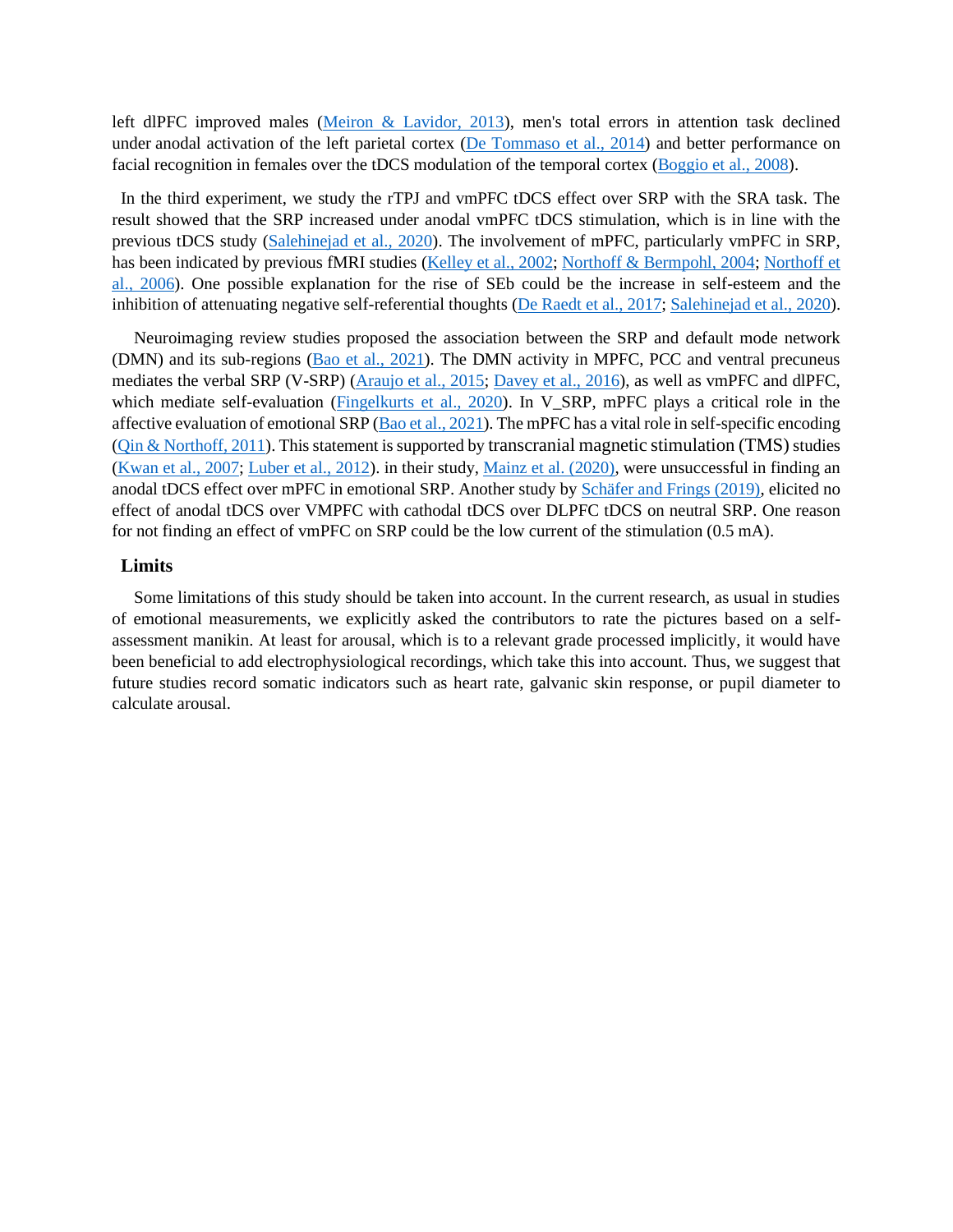- <span id="page-18-3"></span>Adenzato, M., Brambilla, M., Manenti, R., De Lucia, L., Trojano, L., Garofalo, S., Enrici, I., & Cotelli, M. (2017). Gender differences in cognitive Theory of Mind revealed by transcranial direct current stimulation on medial prefrontal cortex. *Scientific reports*, *7*(1), 1-9.<https://doi.org/10.1038/srep41219>
- <span id="page-18-6"></span>Aichhorn, M., Perner, J., Weiss, B., Kronbichler, M., Staffen, W., & Ladurner, G. (2009). Temporo-parietal junction activity in theory-of-mind tasks: falseness, beliefs, or attention. *Journal of cognitive neuroscience*, *21*(6), 1179-1192. <https://doi.org/10.1162/jocn.2009.21082>
- <span id="page-18-2"></span>André R. Brunoni, M. A. N., Colleen K. Loo. (2021). Transcranial Direct Current Stimulation in Neuropsychiatric Disorders. *Cham, CH: Springer International Publishing*.<https://doi.org/10.1007/978-3-030-76136-3>
- <span id="page-18-9"></span>Araujo, H. F., Kaplan, J., Damasio, H., & Damasio, A. (2015). Neural correlates of different self domains. *Brain and Behavior*, *5*(12), e00409. <https://doi.org/10.1002/brb3.409>
- <span id="page-18-4"></span>Bahnemann, M., Dziobek, I., Prehn, K., Wolf, I., & Heekeren, H. R. (2010). Sociotopy in the temporoparietal cortex: common versus distinct processes. *Social cognitive and affective neuroscience*, *5*(1), 48-58. <https://doi.org/10.1093/scan/nsp045>
- <span id="page-18-8"></span>Bao, Z., Howidi, B., Burhan, A. M., & Frewen, P. (2021). Self-Referential Processing Effects of Non-invasive Brain Stimulation: A Systematic Review [Systematic Review]. *Frontiers in Neuroscience*, *15*. <https://doi.org/10.3389/fnins.2021.671020>
- <span id="page-18-0"></span>Baron-Cohen, S., O'riordan, M., Stone, V., Jones, R., & Plaisted, K. (1999). Recognition of faux pas by normally developing children and children with Asperger syndrome or high-functioning autism. *Journal of autism and developmental disorders*, *29*(5), 407-418. <https://doi.org/10.1023/A:1023035012436>
- <span id="page-18-7"></span>Boggio, P. S., Rocha, R. R., da Silva, M. T., & Fregni, F. (2008). Differential modulatory effects of transcranial direct current stimulation on a facial expression go-no-go task in males and females. *Neuroscience letters*, *447*(2- 3), 101-105.<https://doi.org/10.1016/j.neulet.2008.10.009>
- <span id="page-18-1"></span>Brackett, M. A., & Salovey, P. (2006). Measuring emotional intelligence with the Mayer-Salovery-Caruso emotional intelligence test (MSCEIT). *Psicothema*, *18*, 34-41.
- <span id="page-18-5"></span>Brass, M., Ruby, P., & Spengler, S. (2009). Inhibition of imitative behaviour and social cognition. *Philos Trans R Soc Lond B Biol Sci*, *364*(1528), 2359-2367. <https://doi.org/10.1098/rstb.2009.0066>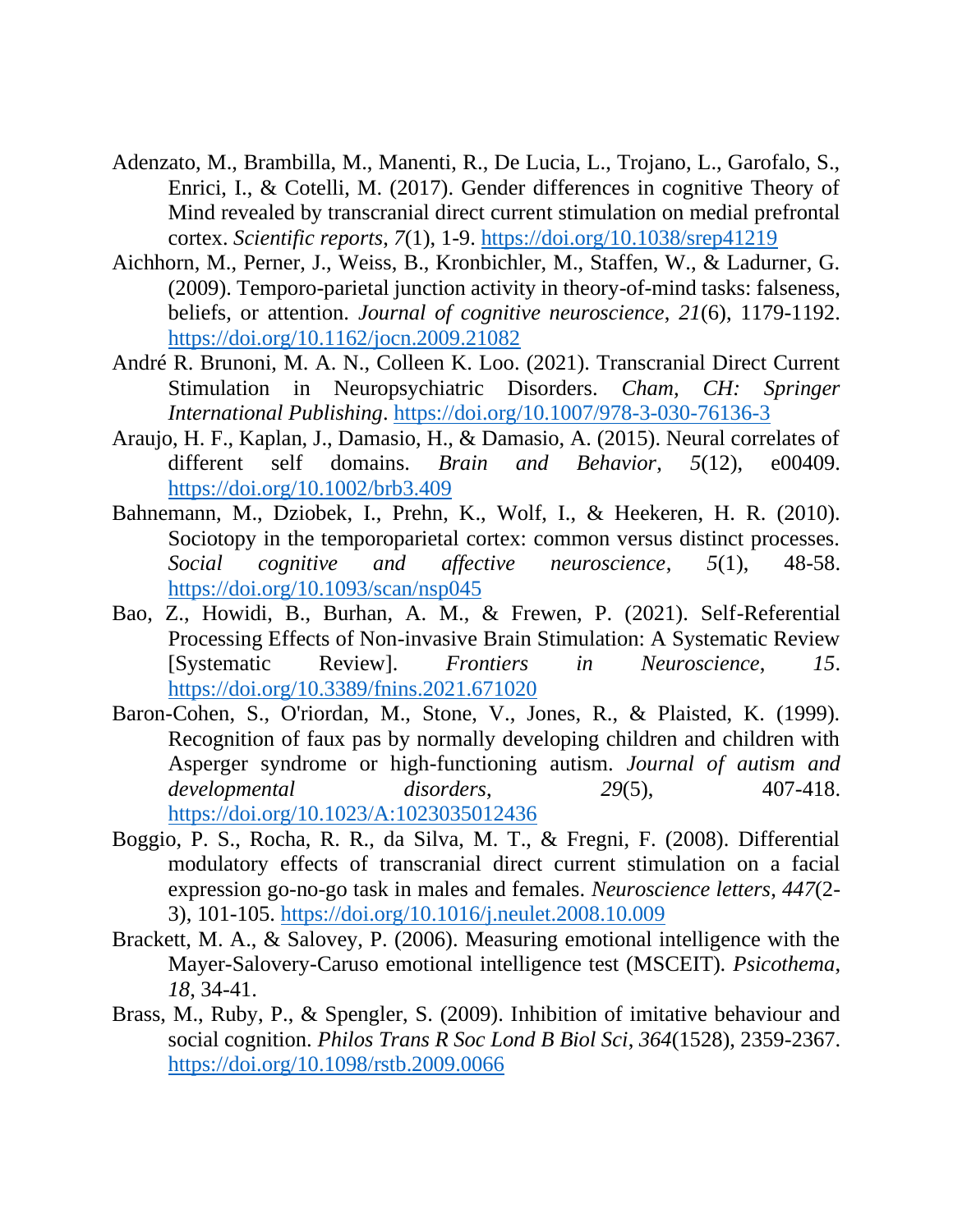- <span id="page-19-3"></span>Bzdok, D., Langner, R., Schilbach, L., Jakobs, O., Roski, C., Caspers, S., Laird, A. R., Fox, P. T., Zilles, K., & Eickhoff, S. B. (2013). Characterization of the temporo-parietal junction by combining data-driven parcellation, complementary connectivity analyses, and functional decoding. *Neuroimage*, *81*, 381-392.<https://doi.org/10.1016/j.neuroimage.2013.05.046>
- <span id="page-19-4"></span>Caspers, S., Eickhoff, S. B., Geyer, S., Scheperjans, F., Mohlberg, H., Zilles, K., & Amunts, K. (2008). The human inferior parietal lobule in stereotaxic space. *Brain Structure and Function*, *212*(6), 481-495. <https://doi.org/10.1007/s00429-008-0195-z>
- <span id="page-19-5"></span>Caspers, S., Geyer, S., Schleicher, A., Mohlberg, H., Amunts, K., & Zilles, K. (2006). The human inferior parietal cortex: Cytoarchitectonic parcellation and interindividual variability. *Neuroimage*, *33*(2), 430-448. <https://doi.org/10.1016/j.neuroimage.2006.06.054>
- <span id="page-19-6"></span>Chaieb, L., Antal, A., & Paulus, W. (2008). Gender-specific modulation of shortterm neuroplasticity in the visual cortex induced by transcranial direct current stimulation. *Visual neuroscience*, *25*(1), 77-81. <https://doi.org/10.1017/S0952523808080097>
- <span id="page-19-0"></span>Coll, M.-P., Tremblay, M.-P. B., & Jackson, P. L. (2017). The effect of tDCS over the right temporo-parietal junction on pain empathy. *Neuropsychologia*, *100*, 110-119.<https://doi.org/10.1016/j.neuropsychologia.2017.04.021>
- <span id="page-19-9"></span>Davey, C. G., Pujol, J., & Harrison, B. J. (2016). Mapping the self in the brain's default mode network. *Neuroimage*, *132*, 390-397. <https://doi.org/10.1016/j.neuroimage.2016.02.022>
- <span id="page-19-8"></span>De Raedt, R., Remue, J., Loeys, T., Hooley, J. M., & Baeken, C. (2017). The effect of transcranial direct current stimulation of the prefrontal cortex on implicit self-esteem is mediated by rumination after criticism. *Behaviour Research and Therapy*, *99*, 138-146.<https://doi.org/10.1016/j.brat.2017.10.009>
- <span id="page-19-7"></span>De Tommaso, M., Invitto, S., Ricci, K., Lucchese, V., Delussi, M., Quattromini, P., Bettocchi, S., Pinto, V., Lancioni, G., & Livrea, P. (2014). Effects of anodal TDCS stimulation of left parietal cortex on visual spatial attention tasks in men and women across menstrual cycle. *Neuroscience letters*, *574*, 21-25. <https://doi.org/10.1016/j.neulet.2014.05.014>
- <span id="page-19-2"></span>Decety, J., & Lamm, C. (2007). The role of the right temporoparietal junction in social interaction: how low-level computational processes contribute to metacognition. *The Neuroscientist*, *13*(6), 580-593. <https://doi.org/10.1177/1073858407304654>
- <span id="page-19-1"></span>Dinulescu, S., Alvi, T., Rosenfield, D., Sunahara, C. S., Lee, J., & Tabak, B. A. (2021). Self-referential processing predicts social cognitive ability. *Social Psychological and Personality Science*, *12*(1), 99-107. <https://doi.org/10.1177/1948550620902281>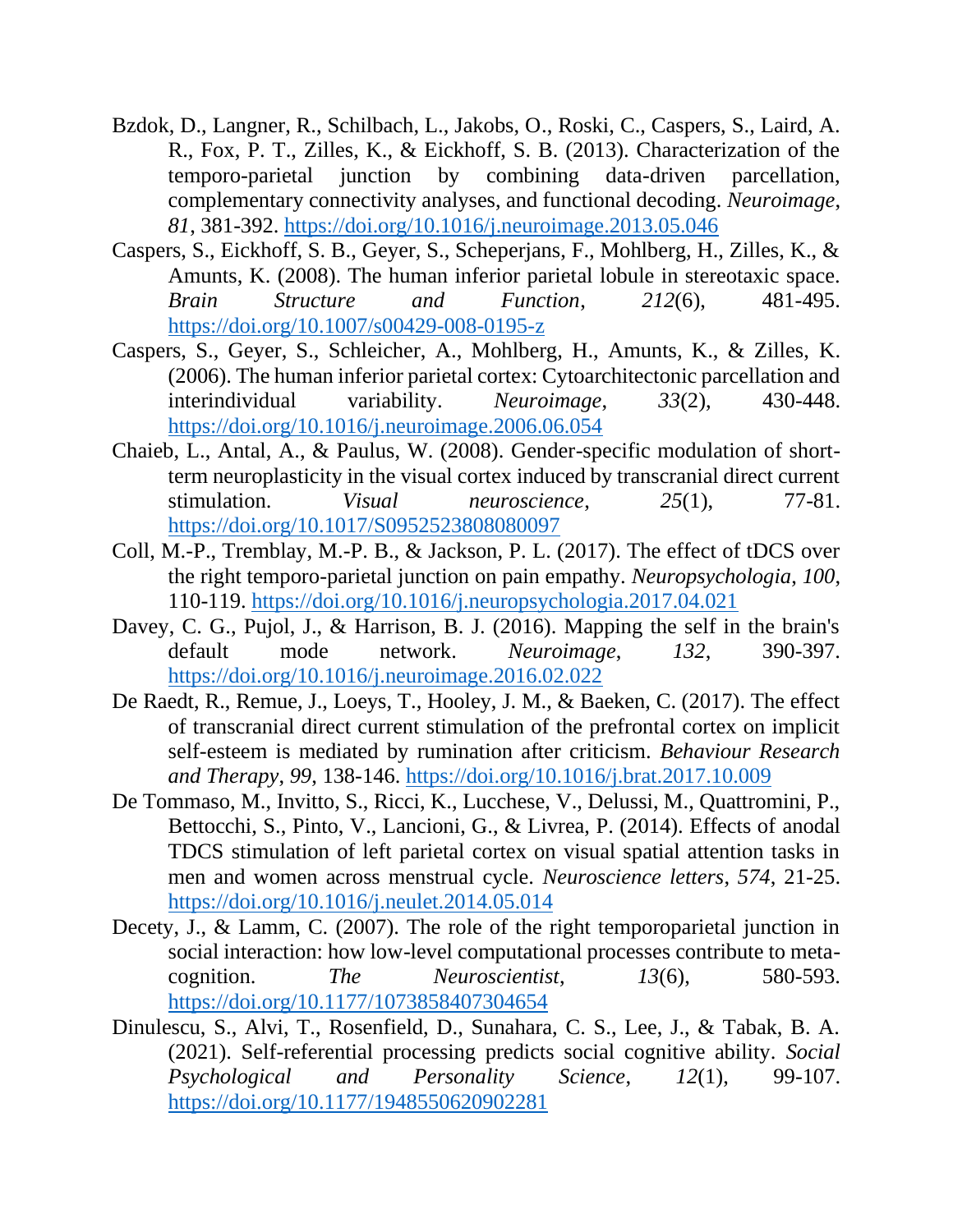- <span id="page-20-7"></span>Döhnel, K., Schuwerk, T., Meinhardt, J., Sodian, B., Hajak, G., & Sommer, M. (2012). Functional activity of the right temporo-parietal junction and of the medial prefrontal cortex associated with true and false belief reasoning. *Neuroimage*, *60*(3), 1652-1661. <https://doi.org/10.1016/j.neuroimage.2012.01.073>
- <span id="page-20-5"></span>Faul, F., Erdfelder, E., Lang, A. G., & Buchner, A. (2007). G\*Power 3: a flexible statistical power analysis program for the social, behavioral, and biomedical sciences. *Behav Res Methods*, *39*(2), 175-191. <https://doi.org/10.3758/bf03193146>
- <span id="page-20-2"></span>Filkowski, M. M., Olsen, R. M., Duda, B., Wanger, T. J., & Sabatinelli, D. (2017). Sex differences in emotional perception: Meta analysis of divergent activation. *Neuroimage*, *147*, 925-933. <https://doi.org/10.1016/j.neuroimage.2016.12.016>
- <span id="page-20-9"></span>Fingelkurts, A. A., Fingelkurts, A. A., & Kallio-Tamminen, T. (2020). Selfhood triumvirate: From phenomenology to brain activity and back again. *Consciousness and Cognition*, *86*, 103031. <https://doi.org/10.1016/j.concog.2020.103031>
- <span id="page-20-8"></span>Fumagalli, M., Vergari, M., Pasqualetti, P., Marceglia, S., Mameli, F., Ferrucci, R., Mrakic-Sposta, S., Zago, S., Sartori, G., Pravettoni, G., Barbieri, S., Cappa, S., & Priori, A. (2010). Brain Switches Utilitarian Behavior: Does Gender Make the Difference? *PloS one*, *5*(1), e8865. <https://doi.org/10.1371/journal.pone.0008865>
- <span id="page-20-4"></span>Ghanavati, E., Nejati, V., & Salehinejad, M. A. (2018). Transcranial Direct Current Stimulation over the Posterior Parietal Cortex (PPC) Enhances Figural Fluency: Implications for Creative Cognition. *Journal of Cognitive Enhancement*, *2*(1), 88-96.<https://doi.org/10.1007/s41465-017-0059-7>
- <span id="page-20-0"></span>Gizewski, E. R., Krause, E., Wanke, I., Forsting, M., & Senf, W. (2006). Genderspecific cerebral activation during cognitive tasks using functional MRI: comparison of women in mid-luteal phase and men. *Neuroradiology*, *48*(1), 14-20.<https://doi.org/10.1007/s00234-005-0004-9>
- <span id="page-20-6"></span>Gu, X., & Han, S. (2007). Attention and reality constraints on the neural processes of empathy for pain. *Neuroimage*, *36*(1), 256-267. <https://doi.org/10.1016/j.neuroimage.2007.02.025>
- <span id="page-20-3"></span>Gusnard, D. A., Akbudak, E., Shulman, G. L., & Raichle, M. E. (2001). Medial prefrontal cortex and self-referential mental activity: relation to a default mode of brain function. *Proceedings of the National Academy of Sciences*, *98*(7), 4259-4264.<https://doi.org/10.1073/pnas.071043098>
- <span id="page-20-1"></span>Halari, R., Sharma, T., Hines, M., Andrew, C., Simmons, A., & Kumari, V. (2006). Comparable fMRI activity with differential behavioural performance on mental rotation and overt verbal fluency tasks in healthy men and women.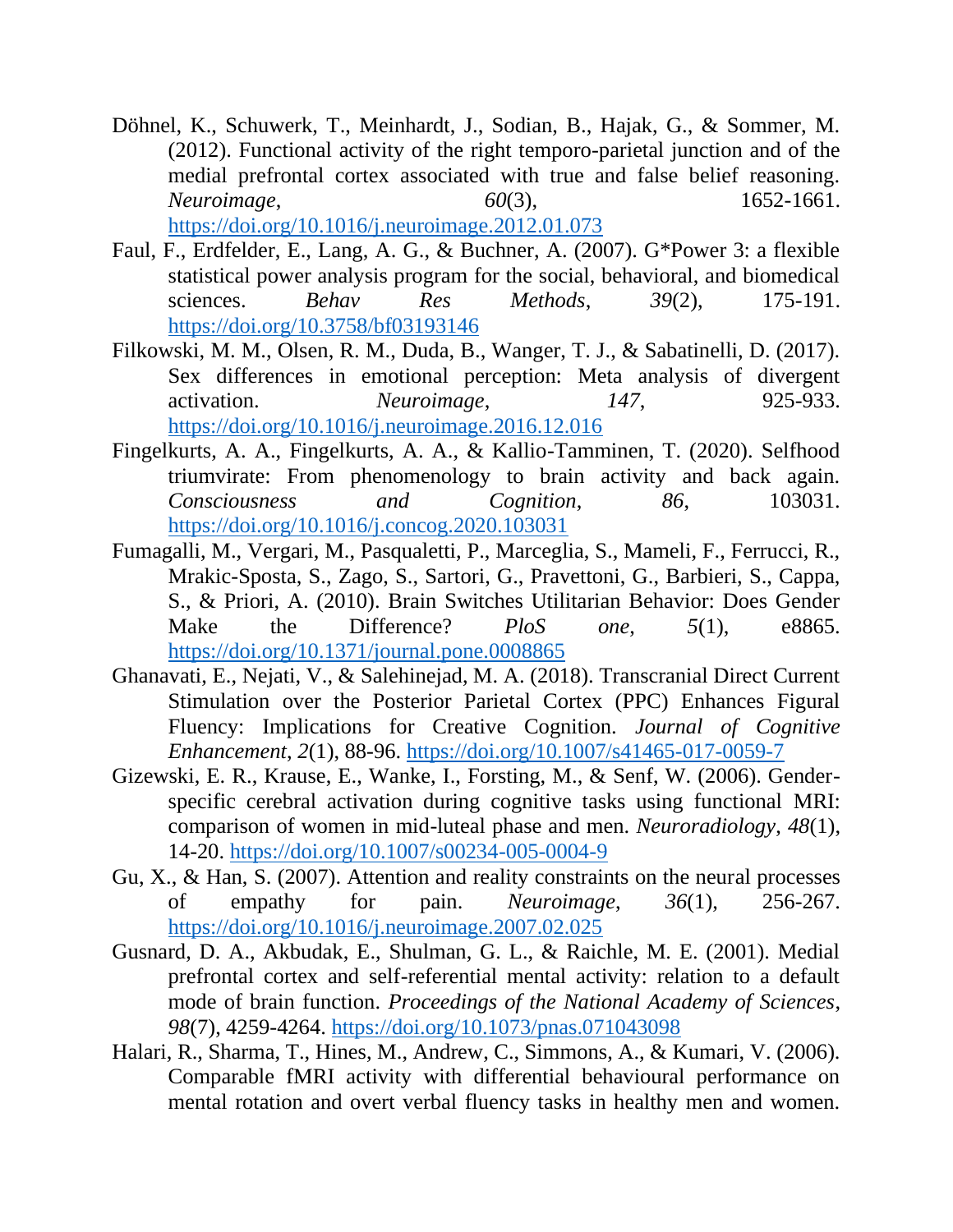*Experimental Brain Research*, *169*(1), 1-14. [https://doi.org/10.1007/s00221-](https://doi.org/10.1007/s00221-005-0118-7) [005-0118-7](https://doi.org/10.1007/s00221-005-0118-7)

- <span id="page-21-0"></span>Hall, J. A., Carter, J. D., & Horgan, T. G. (2000). Gender differences in nonverbal communication of emotion. *Gender and emotion: Social psychological perspectives*, 97-117.<https://doi.org/10.1017/CBO9780511628191.006>
- <span id="page-21-1"></span>Halpern, D. F., Benbow, C. P., Geary, D. C., Gur, R. C., Hyde, J. S., & Gernsbacher, M. A. (2007). The science of sex differences in science and mathematics. *Psychological science in the public interest*, *8*(1), 1-51. <https://doi.org/10.1111/j.1529-1006.2007.00032.x>
- <span id="page-21-8"></span>Harvey, P.-O., Lee, J., Horan, W. P., Ochsner, K., & Green, M. F. (2011). Do patients with schizophrenia benefit from a self-referential memory bias? *Schizophrenia Research*, *127*(1-3), 171-177. <https://doi.org/10.1016/j.schres.2010.11.011>
- <span id="page-21-5"></span>Henderson, L. A., Gandevia, S. C., & Macefield, V. G. (2008). Gender differences in brain activity evoked by muscle and cutaneous pain: A retrospective study of single-trial fMRI data. *Neuroimage*, *39*(4), 1867-1876. <https://doi.org/10.1016/j.neuroimage.2007.10.045>
- <span id="page-21-9"></span>Hiser, J., & Koenigs, M. (2018). The Multifaceted Role of the Ventromedial Prefrontal Cortex in Emotion, Decision Making, Social Cognition, and Psychopathology. *Biological psychiatry*, *83*(8), 638-647. <https://doi.org/10.1016/j.biopsych.2017.10.030>
- <span id="page-21-2"></span>Hyde, J. S. (2014). Gender similarities and differences. *Annual Review of Psychology*, *65*, 373-398. [https://doi.org/10.1146/annurev-psych-010213-](https://doi.org/10.1146/annurev-psych-010213-115057) [115057](https://doi.org/10.1146/annurev-psych-010213-115057)
- <span id="page-21-4"></span>Jackson, P. L., Meltzoff, A. N., & Decety, J. (2005). How do we perceive the pain of others? A window into the neural processes involved in empathy. *Neuroimage*, *24*(3), 771-779. <https://doi.org/10.1016/j.neuroimage.2004.09.006>
- <span id="page-21-7"></span>Jauniaux, J., Khatibi, A., Rainville, P., & Jackson, P. L. (2019). A meta-analysis of neuroimaging studies on pain empathy: investigating the role of visual information and observers' perspective. *Social cognitive and affective neuroscience*, *14*(8), 789-813.<https://doi.org/10.1093/scan/nsz055>
- <span id="page-21-3"></span>Kaiser, S., Walther, S., Nennig, E., Kronmüller, K., Mundt, C., Weisbrod, M., Stippich, C., & Vogeley, K. (2008). Gender-specific strategy use and neural correlates in a spatial perspective taking task. *Neuropsychologia*, *46*(10), 2524-2531.<https://doi.org/10.1016/j.neuropsychologia.2008.04.013>
- <span id="page-21-6"></span>Kelley, W. M., Macrae, C. N., Wyland, C. L., Caglar, S., Inati, S., & Heatherton, T. F. (2002). Finding the self? An event-related fMRI study. *Journal of cognitive neuroscience*, *14*(5), 785-794.<https://doi.org/10.1162/08989290260138672>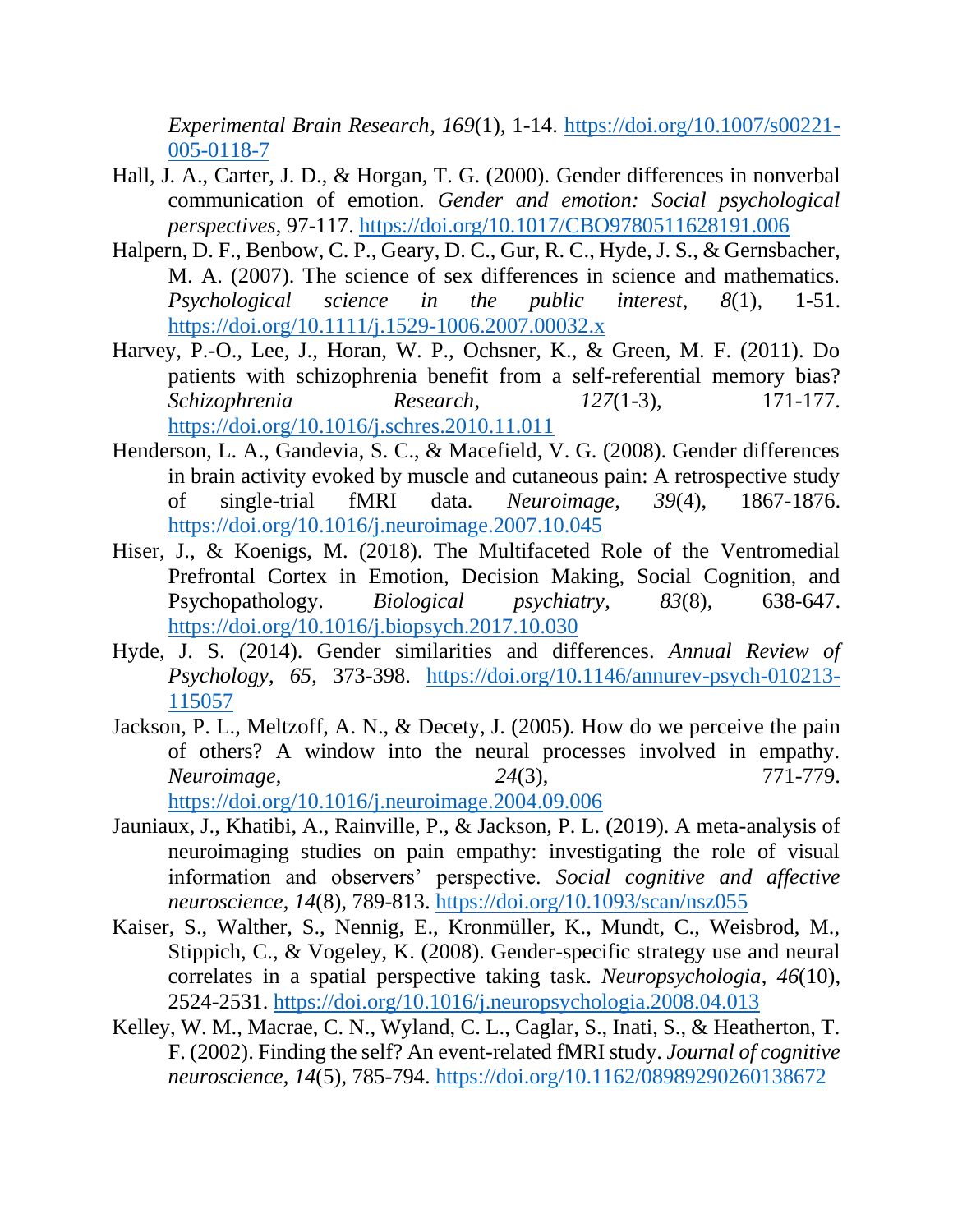- <span id="page-22-4"></span>Kensinger, E. A., & Schacter, D. L. (2006). Processing emotional pictures and words: Effects of valence and arousal. *Cognitive, Affective, & Behavioral Neuroscience*, *6*(2), 110-126.<https://doi.org/10.3758/CABN.6.2.110>
- <span id="page-22-1"></span>Knotkova, H., Nitsche, M. A., Bikson, M., & Woods, A. J. (2019). *Practical guide to transcranial direct current stimulation: principles, procedures and applications*. Springer.<https://doi.org/10.1007/978-3-319-95948-1>
- <span id="page-22-8"></span>Kwan, V. S. Y., Barrios, V., Ganis, G., Gorman, J., Lange, C., Kumar, M., Shepard, A., & Keenan, J. P. (2007). Assessing the neural correlates of selfenhancement bias: a transcranial magnetic stimulation study. *Experimental Brain Research*, *182*(3), 379-385. [https://doi.org/10.1007/s00221-007-0992-](https://doi.org/10.1007/s00221-007-0992-2) [2](https://doi.org/10.1007/s00221-007-0992-2)
- <span id="page-22-0"></span>Lamm, C., Batson, C. D., & Decety, J. (2007). The Neural Substrate of Human Empathy: Effects of Perspective-taking and Cognitive Appraisal. *Journal of cognitive neuroscience*, *19*(1), 42-58. <https://doi.org/10.1162/jocn.2007.19.1.42>
- <span id="page-22-5"></span>Lamm, C., Bukowski, H., & Silani, G. (2016). From shared to distinct self–other representations in empathy: evidence from neurotypical function and sociocognitive disorders. *Philosophical Transactions of the Royal Society B: Biological Sciences*, *371*(1686), 20150083. <https://doi.org/10.1098/rstb.2015.0083>
- <span id="page-22-6"></span>Lamm, C., Decety, J., & Singer, T. (2011). Meta-analytic evidence for common and distinct neural networks associated with directly experienced pain and empathy for pain. *Neuroimage*, *54*(3), 2492-2502. <https://doi.org/10.1016/j.neuroimage.2010.10.014>
- <span id="page-22-9"></span>Luber, B., Lou, H. C., Keenan, J. P., & Lisanby, S. H. (2012). Self-enhancement processing in the default network: a single-pulse TMS study. *Experimental Brain Research*, *223*(2), 177-187. [https://doi.org/10.1007/s00221-012-3249-](https://doi.org/10.1007/s00221-012-3249-7) [7](https://doi.org/10.1007/s00221-012-3249-7)
- <span id="page-22-3"></span>Mai, X., Zhang, W., Hu, X., Zhen, Z., Xu, Z., Zhang, J., & Liu, C. (2016). Using tDCS to Explore the Role of the Right Temporo-Parietal Junction in Theory of Mind and Cognitive Empathy [Original Research]. *Frontiers in Psychology*, *7*.<https://doi.org/10.3389/fpsyg.2016.00380>
- <span id="page-22-2"></span>Mainz, V., Britz, S., Forster, S. D., Drüke, B., & Gauggel, S. (2020). Transcranial Direct Current Stimulation of the Medial Prefrontal Cortex Has No Specific Effect on Self-referential Processes [Brief Research Report]. *Frontiers in Human Neuroscience*, *14*.<https://doi.org/10.3389/fnhum.2020.00056>
- <span id="page-22-7"></span>Mar, R. A. (2011). The Neural Bases of Social Cognition and Story Comprehension. *Annual Review of Psychology*, *62*(1), 103-134. <https://doi.org/10.1146/annurev-psych-120709-145406>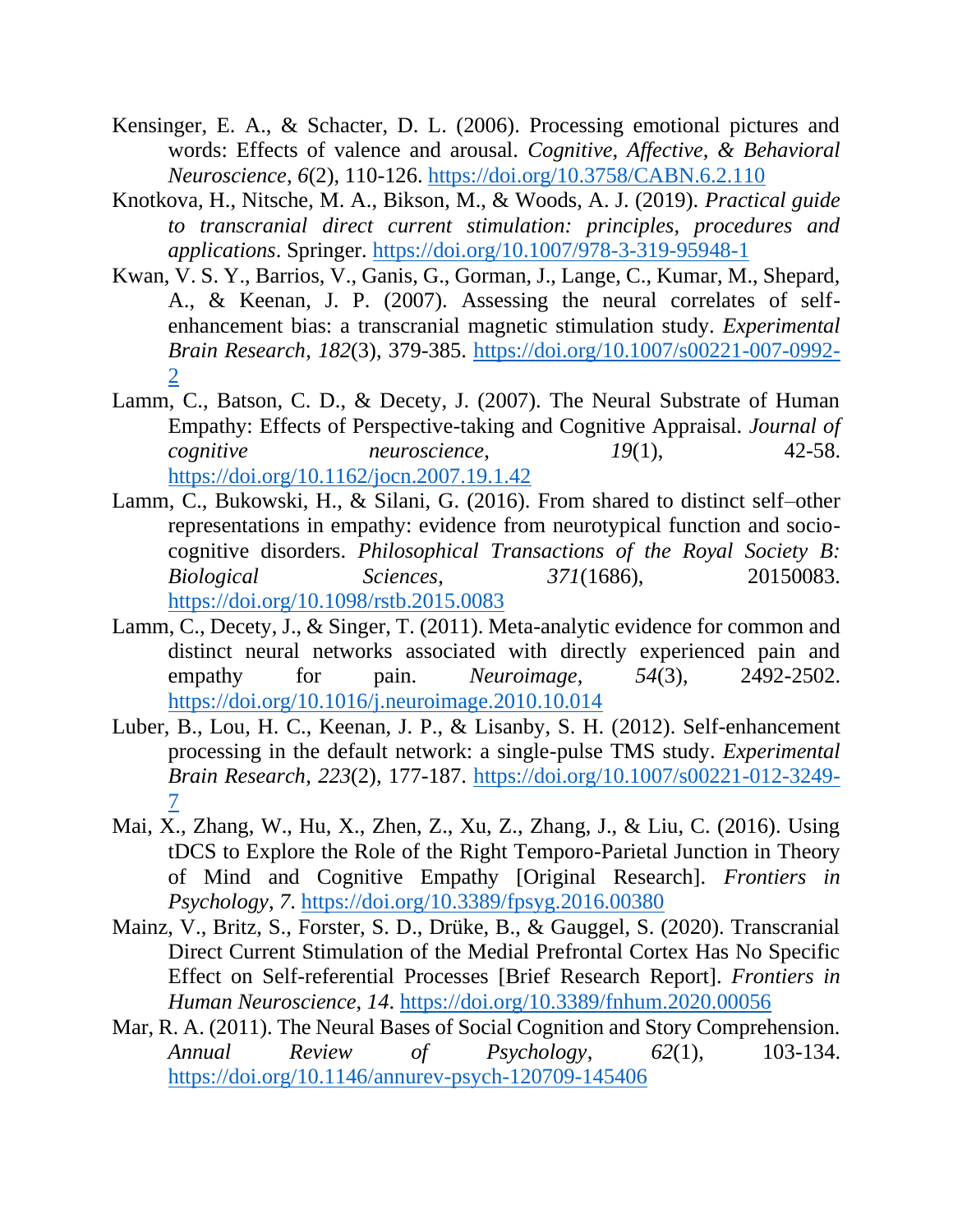- <span id="page-23-3"></span>Marković, V., Vicario, C. M., Yavari, F., Salehinejad, M. A., & Nitsche, M. A. (2021). A systematic review on the effect of transcranial direct current and magnetic stimulation on fear memory and extinction. *Frontiers in Human Neuroscience*.<https://doi.org/10.3389/fnhum.2021.655947>
- <span id="page-23-8"></span>Mars, R. B., Sallet, J., Schüffelgen, U., Jbabdi, S., Toni, I., & Rushworth, M. F. (2012). Connectivity-based subdivisions of the human right "temporoparietal junction area": evidence for different areas participating in different cortical networks. *Cerebral Cortex*, *22*(8), 1894-1903. <https://doi.org/10.1093/cercor/bhr268>
- <span id="page-23-2"></span>Martin, A. K., Huang, J., Hunold, A., & Meinzer, M. (2017). Sex Mediates the Effects of High-Definition Transcranial Direct Current Stimulation on "Mind-Reading". *Neuroscience*, 366, 84-94. <https://doi.org/10.1016/j.neuroscience.2017.10.005>
- <span id="page-23-1"></span>Martin, A. K., Huang, J., Hunold, A., & Meinzer, M. (2019). Dissociable roles within the social brain for self–other processing: a HD-tDCS study. *Cerebral Cortex*, *29*(8), 3642-3654. [https://doi.org/https://doi.org/10.1093/cercor/bhy238](https://doi.org/https:/doi.org/10.1093/cercor/bhy238)
- <span id="page-23-0"></span>McClure, E. B. (2000). A meta-analytic review of sex differences in facial expression processing and their development in infants, children, and adolescents. *Psychological bulletin*, *126*(3), 424. <https://doi.org/10.1037/0033-2909.126.3.424>
- <span id="page-23-9"></span>Meiron, O., & Lavidor, M. (2013). Unilateral prefrontal direct current stimulation effects are modulated by working memory load and gender. *Brain Stimulation*, *6*(3), 440-447.<https://doi.org/10.1016/j.brs.2012.05.014>
- <span id="page-23-6"></span>Milad, M. R., Wright, C. I., Orr, S. P., Pitman, R. K., Quirk, G. J., & Rauch, S. L. (2007). Recall of Fear Extinction in Humans Activates the Ventromedial Prefrontal Cortex and Hippocampus in Concert. *Biological psychiatry*, *62*(5), 446-454.<https://doi.org/10.1016/j.biopsych.2006.10.011>
- <span id="page-23-7"></span>Motzkin, J. C., Philippi, C. L., Wolf, R. C., Baskaya, M. K., & Koenigs, M. (2015). Ventromedial prefrontal cortex is critical for the regulation of amygdala activity in humans. *Biological psychiatry*, *77*(3), 276-284. <https://doi.org/10.1016/j.biopsych.2014.02.014>
- <span id="page-23-5"></span>Myers-Schulz, B., & Koenigs, M. (2012). Functional anatomy of ventromedial prefrontal cortex: implications for mood and anxiety disorders. *Molecular Psychiatry*, *17*(2), 132-141.<https://doi.org/10.1038/mp.2011.88>
- <span id="page-23-4"></span>Nejati, V., Majdi, R., Salehinejad, M. A., & Nitsche, M. A. (2021). The role of dorsolateral and ventromedial prefrontal cortex in the processing of emotional dimensions. *Scientific Reports*, *11*(1), 1-12. [https://doi.org/10.1038/s41598-](https://doi.org/10.1038/s41598-021-81454-7) [021-81454-7](https://doi.org/10.1038/s41598-021-81454-7)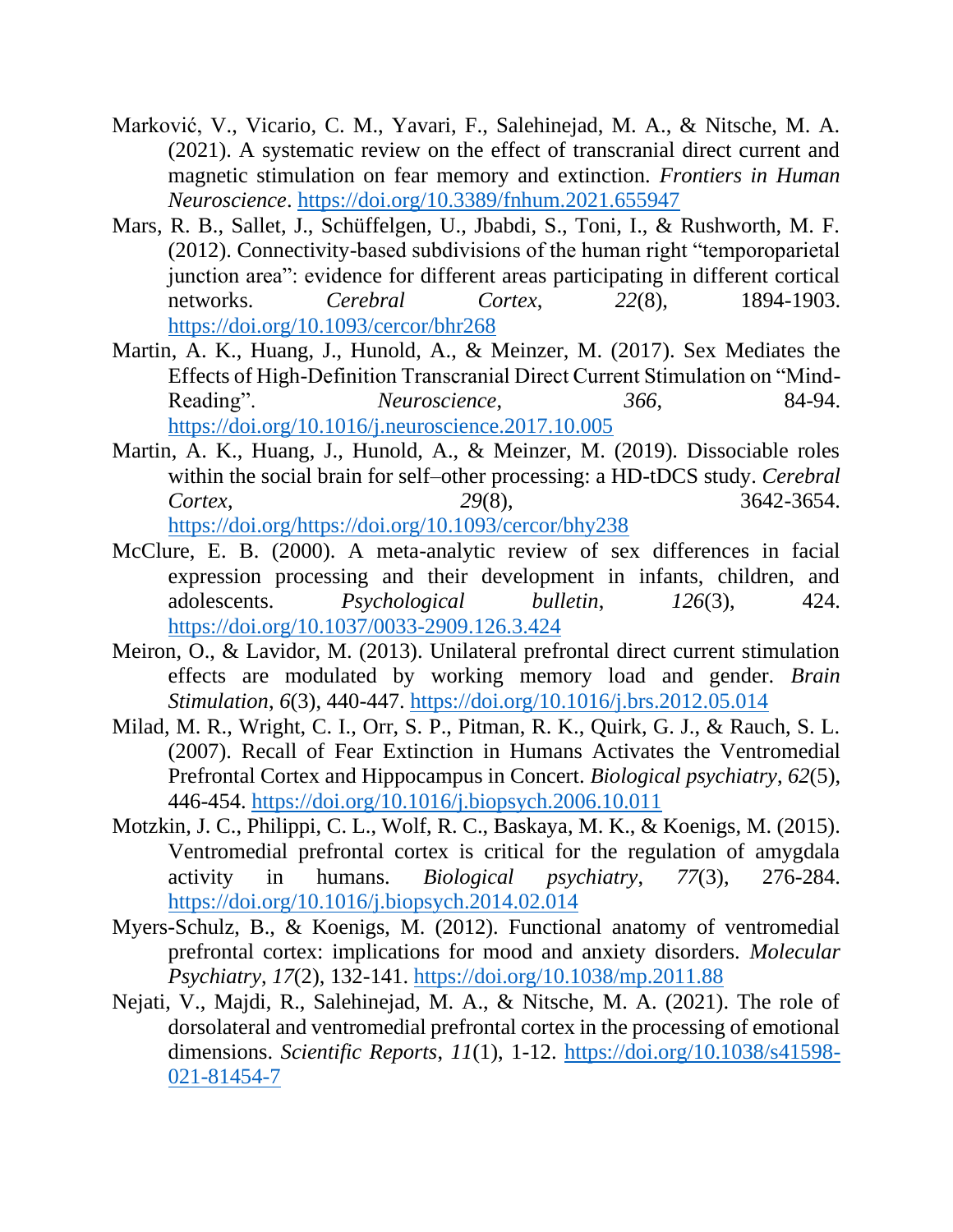- <span id="page-24-2"></span>Nitsche, M., Koschack, J., Pohlers, H., Hullemann, S., Paulus, W., & Happe, S. (2012). Effects of Frontal Transcranial Direct Current Stimulation on Emotional State and Processing in Healthy Humans [Original Research]. *3*(58).<https://doi.org/10.3389/fpsyt.2012.00058>
- <span id="page-24-4"></span>Nitsche, M. A., Cohen, L. G., Wassermann, E. M., Priori, A., Lang, N., Antal, A., Paulus, W., Hummel, F., Boggio, P. S., Fregni, F., & Pascual-Leone, A. (2008). Transcranial direct current stimulation: State of the art 2008. *Brain Stimulation*, *1*(3), 206-223.<https://doi.org/10.1016/j.brs.2008.06.004>
- <span id="page-24-9"></span>Northoff, G., & Bermpohl, F. (2004). Cortical midline structures and the self. *Trends in Cognitive Sciences*, *8*(3), 102-107. <https://doi.org/10.1016/j.tics.2004.01.004>
- <span id="page-24-1"></span>Northoff, G., Heinzel, A., De Greck, M., Bermpohl, F., Dobrowolny, H., & Panksepp, J. (2006). Self-referential processing in our brain—a meta-analysis of imaging studies on the self. *Neuroimage*, *31*(1), 440-457. <https://doi.org/10.1016/j.tics.2004.01.004>
- <span id="page-24-5"></span>Palm, U., Reisinger, E., Keeser, D., Kuo, M.-F., Pogarell, O., Leicht, G., Mulert, C., Nitsche, M. A., & Padberg, F. (2013). Evaluation of Sham Transcranial Direct Current Stimulation for Randomized, Placebo-Controlled Clinical Trials. *Brain Stimulation*, *6*(4), 690-695.<https://doi.org/10.1016/j.brs.2013.01.005>
- <span id="page-24-6"></span>Phan, K. L., Taylor, S. F., Welsh, R. C., Decker, L. R., Noll, D. C., Nichols, T. E., Britton, J. C., & Liberzon, I. (2003). Activation of the medial prefrontal cortex and extended amygdala by individual ratings of emotional arousal: a fMRI study. *Biological psychiatry*, *53*(3), 211-215. [https://doi.org/10.1016/S0006-](https://doi.org/10.1016/S0006-3223(02)01485-3) [3223\(02\)01485-3](https://doi.org/10.1016/S0006-3223(02)01485-3)
- <span id="page-24-7"></span>Phan, K. L., Wager, T., Taylor, S. F., & Liberzon, I. (2002). Functional neuroanatomy of emotion: a meta-analysis of emotion activation studies in PET and fMRI. *Neuroimage*, *16*(2), 331-348. <https://doi.org/10.1006/nimg.2002.1087>
- <span id="page-24-8"></span>Phillips, M. L., Drevets, W. C., Rauch, S. L., & Lane, R. (2003). Neurobiology of emotion perception I: The neural basis of normal emotion perception. *Biological psychiatry*, *54*(5), 504-514. [https://doi.org/10.1016/S0006-](https://doi.org/10.1016/S0006-3223(03)00168-9) [3223\(03\)00168-9](https://doi.org/10.1016/S0006-3223(03)00168-9)
- <span id="page-24-3"></span>Polanía, R., Nitsche, M. A., & Ruff, C. C. (2018). Studying and modifying brain function with non-invasive brain stimulation. *Nature Neuroscience*, *21*(2), 174-187.<https://doi.org/10.1038/s41593-017-0054-4>
- <span id="page-24-0"></span>Proverbio, A. M., Adorni, R., Zani, A., & Trestianu, L. (2009). Sex differences in the brain response to affective scenes with or without humans. *Neuropsychologia*, *47*(12), 2374-2388. <https://doi.org/10.1016/j.neuropsychologia.2008.10.030>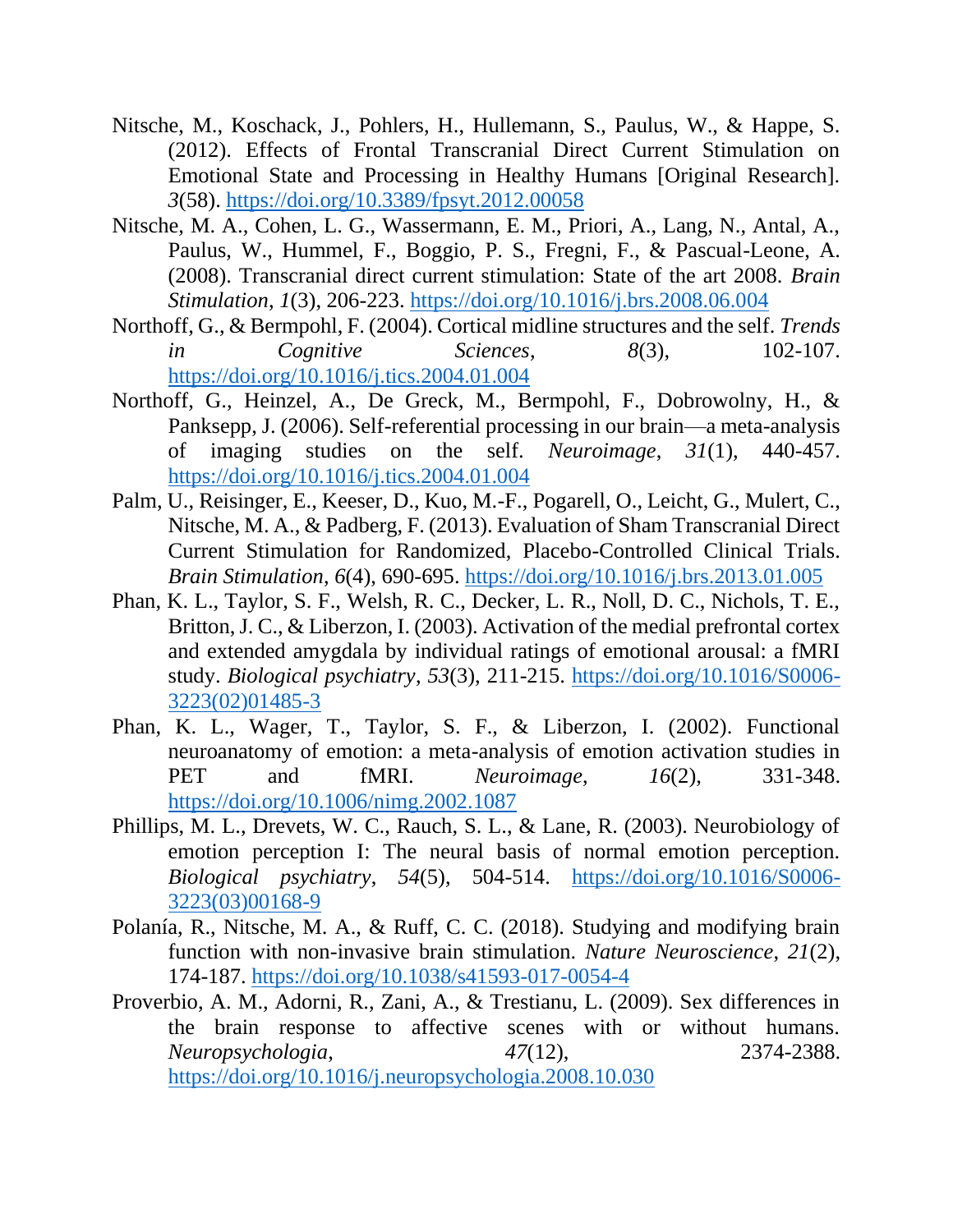- <span id="page-25-9"></span>Qin, P., & Northoff, G. (2011). How is our self related to midline regions and the default-mode network? *Neuroimage*, *57*(3), 1221-1233. <https://doi.org/10.1016/j.neuroimage.2011.05.028>
- <span id="page-25-7"></span>Quesque, F., & Brass, M. (2019). The role of the temporoparietal junction in selfother distinction. *Brain topography*, *32*(6), 943-955. <https://doi.org/10.1007/s10548-019-00737-5>
- <span id="page-25-3"></span>Roelofs, J., Peters, M. L., Zeegers, M. P., & Vlaeyen, J. W. (2002). The modified Stroop paradigm as a measure of selective attention towards pain-related stimuli among chronic pain patients: a meta-analysis. *European Journal of Pain*, *6*(4), 273-281.<https://doi.org/10.1053/eujp.2002.0337>
- <span id="page-25-5"></span>Roy, M., Shohamy, D., & Wager, T. D. (2012). Ventromedial prefrontal-subcortical systems and the generation of affective meaning. *Trends in Cognitive Sciences*, *16*(3), 147-156.<https://doi.org/10.1016/j.tics.2012.01.005>
- <span id="page-25-2"></span>Saito, N., Yokoyama, T., & Ohira, H. (2016). Self-Other Distinction Enhanced Empathic Responses in Individuals with Alexithymia. *Scientific Reports*, *6*(1), 35059.<https://doi.org/10.1038/srep35059>
- <span id="page-25-4"></span>Salehinejad, M. A., Nejati, V., & Nitsche, M. A. (2020). Neurocognitive correlates of self-esteem: From self-related attentional bias to involvement of the ventromedial prefrontal cortex. *Neuroscience Research*, *161*, 33-43. <https://doi.org/10.1016/j.neures.2019.12.008>
- <span id="page-25-6"></span>Salehinejad, M. A., Paknia, N., Hosseinpour, A. H., Yavari, F., Vicario, C. M., Nitsche, M. A., & Nejati, V. (2021). Contribution of the right temporoparietal junction and ventromedial prefrontal cortex to theory of mind in autism: A randomized, sham-controlled tDCS study. *Autism Research*, *14*(8), 1572- 1584.<https://doi.org/10.1002/aur.2538>
- <span id="page-25-0"></span>Salehinejad, M. A., Wischnewski, M., Nejati, V., Vicario, C. M., & Nitsche, M. A. (2019). Transcranial direct current stimulation in attention-deficit hyperactivity disorder: a meta-analysis of neuropsychological deficits. *PloS one*, *14*(4), e0215095.<https://doi.org/10.1371/journal.pone.0215095>
- <span id="page-25-1"></span>Santiesteban, I., Banissy, Michael J., Catmur, C., & Bird, G. (2012). Enhancing Social Ability by Stimulating Right Temporoparietal Junction. *Current Biology*, *22*(23), 2274-2277.<https://doi.org/10.1016/j.cub.2012.10.018>
- <span id="page-25-8"></span>Santiesteban, I., White, S., Cook, J., Gilbert, S. J., Heyes, C., & Bird, G. (2012). Training social cognition: from imitation to theory of mind. *Cognition*, *122*(2), 228-235.<https://doi.org/10.1016/j.cognition.2011.11.004>
- <span id="page-25-10"></span>Schäfer, S., & Frings, C. (2019). Searching for the inner self: evidence against a direct dependence of the self-prioritization effect on the ventro-medial prefrontal cortex. *Experimental Brain Research*, *237*(1), 247-256. <https://doi.org/10.1007/s00221-018-5413-1>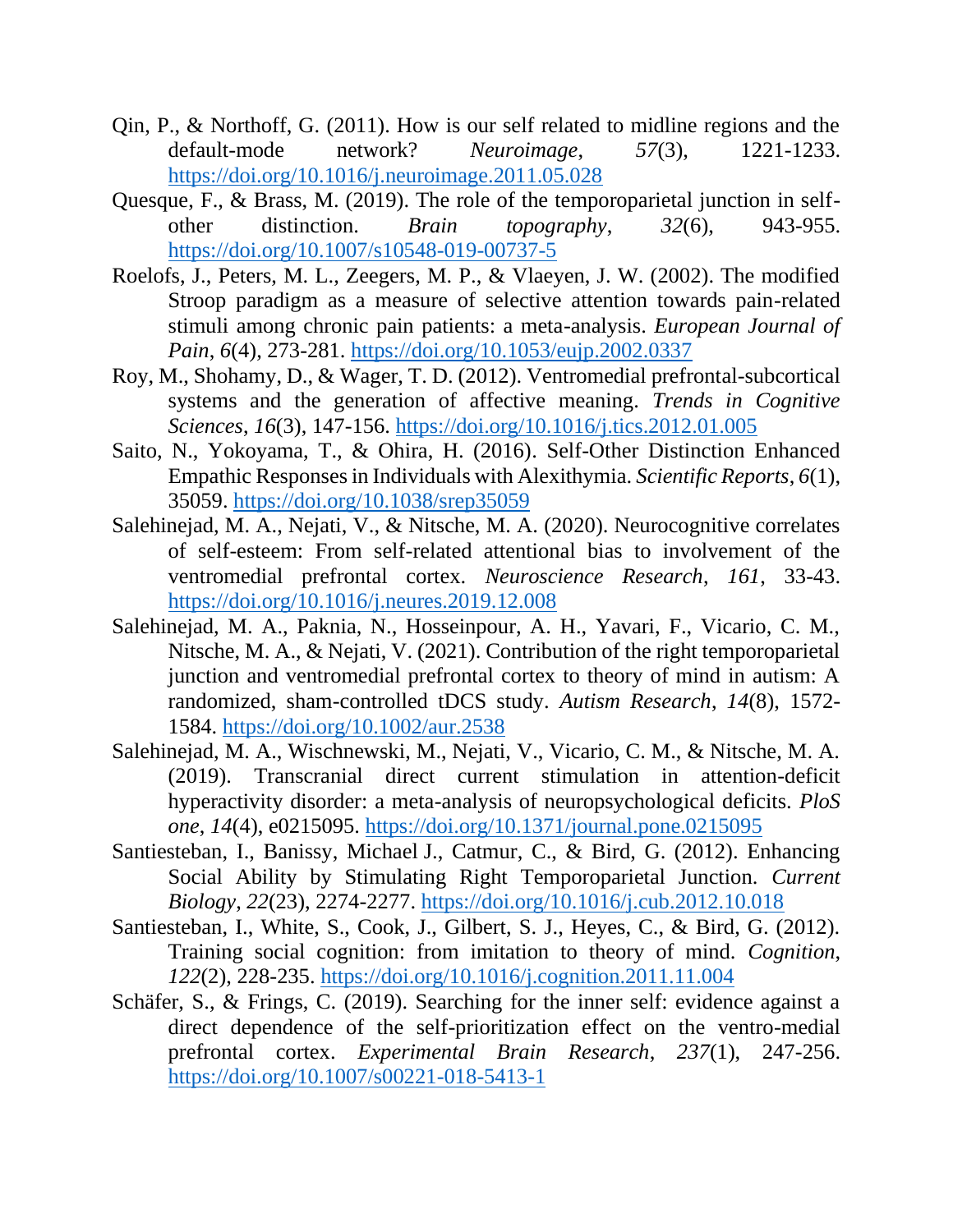- <span id="page-26-8"></span>Shackman, A. J., Salomons, T. V., Slagter, H. A., Fox, A. S., Winter, J. J., & Davidson, R. J. (2011). The integration of negative affect, pain and cognitive control in the cingulate cortex. *Nature Reviews Neuroscience*, *12*(3), 154-167. <https://doi.org/10.1038/nrn2994>
- <span id="page-26-1"></span>Shamay-Tsoory, S. G. (2010). The Neural Bases for Empathy. *The Neuroscientist*, *17*(1), 18-24.<https://doi.org/10.1177/1073858410379268>
- <span id="page-26-7"></span>Shelton, A. L., Clements-Stephens, A. M., Lam, W. Y., Pak, D. M., & Murray, A. J. (2012). Should social savvy equal good spatial skills? The interaction of social skills with spatial perspective taking. *Journal of Experimental Psychology: General*, *141*(2), 199.<https://doi.org/10.1037/a0024617>
- <span id="page-26-9"></span>Silani, G., Lamm, C., Ruff, C. C., & Singer, T. (2013). Right supramarginal gyrus is crucial to overcome emotional egocentricity bias in social judgments. *Journal of neuroscience*, *33*(39), 15466-15476. <https://doi.org/10.1523/JNEUROSCI.1488-13.2013>
- <span id="page-26-5"></span>Singer, T., Seymour, B., O'Doherty, J., Kaube, H., Dolan, R. J., & Frith, C. D. (2004). Empathy for Pain Involves the Affective but not Sensory Components of Pain. *Science*, *303*(5661), 1157-1162. <https://doi.org/10.1126/science.1093535>
- <span id="page-26-3"></span>Singer, T., Seymour, B., O'Doherty, J. P., Stephan, K. E., Dolan, R. J., & Frith, C. D. (2006). Empathic neural responses are modulated by the perceived fairness of others. *Nature*, *439*(7075), 466-469.<https://doi.org/10.1038/nature04271>
- <span id="page-26-10"></span>Sommer, M., Döhnel, K., Sodian, B., Meinhardt, J., Thoermer, C., & Hajak, G. (2007). Neural correlates of true and false belief reasoning. *Neuroimage*, *35*(3), 1378-1384.<https://doi.org/10.1016/j.neuroimage.2007.01.042>
- <span id="page-26-4"></span>Stevens, J. S., & Hamann, S. (2012). Sex differences in brain activation to emotional stimuli: A meta-analysis of neuroimaging studies. *Neuropsychologia*, *50*(7), 1578-1593.<https://doi.org/10.1016/j.neuropsychologia.2012.03.011>
- <span id="page-26-2"></span>Strand, S., Deary, I. J., & Smith, P. (2006). Sex differences in cognitive abilities test scores: A UK national picture. *British Journal of Educational Psychology*, *76*(3), 463-480.<https://doi.org/10.1348/000709905X50906>
- <span id="page-26-0"></span>Surtees, A., Apperly, I., & Samson, D. (2013). The use of embodied self-rotation for visual and spatial perspective-taking [Original Research]. *Frontiers in Human Neuroscience*, *7*(698).<https://doi.org/10.3389/fnhum.2013.00698>
- <span id="page-26-6"></span>Vicario, C. M., Salehinejad, M. A., Felmingham, K., Martino, G., & Nitsche, M. A. (2019). A systematic review on the therapeutic effectiveness of non-invasive brain stimulation for the treatment of anxiety disorders. *Neuroscience & Biobehavioral Reviews*, *96*, 219-231. <https://doi.org/10.1016/j.neubiorev.2018.12.012>